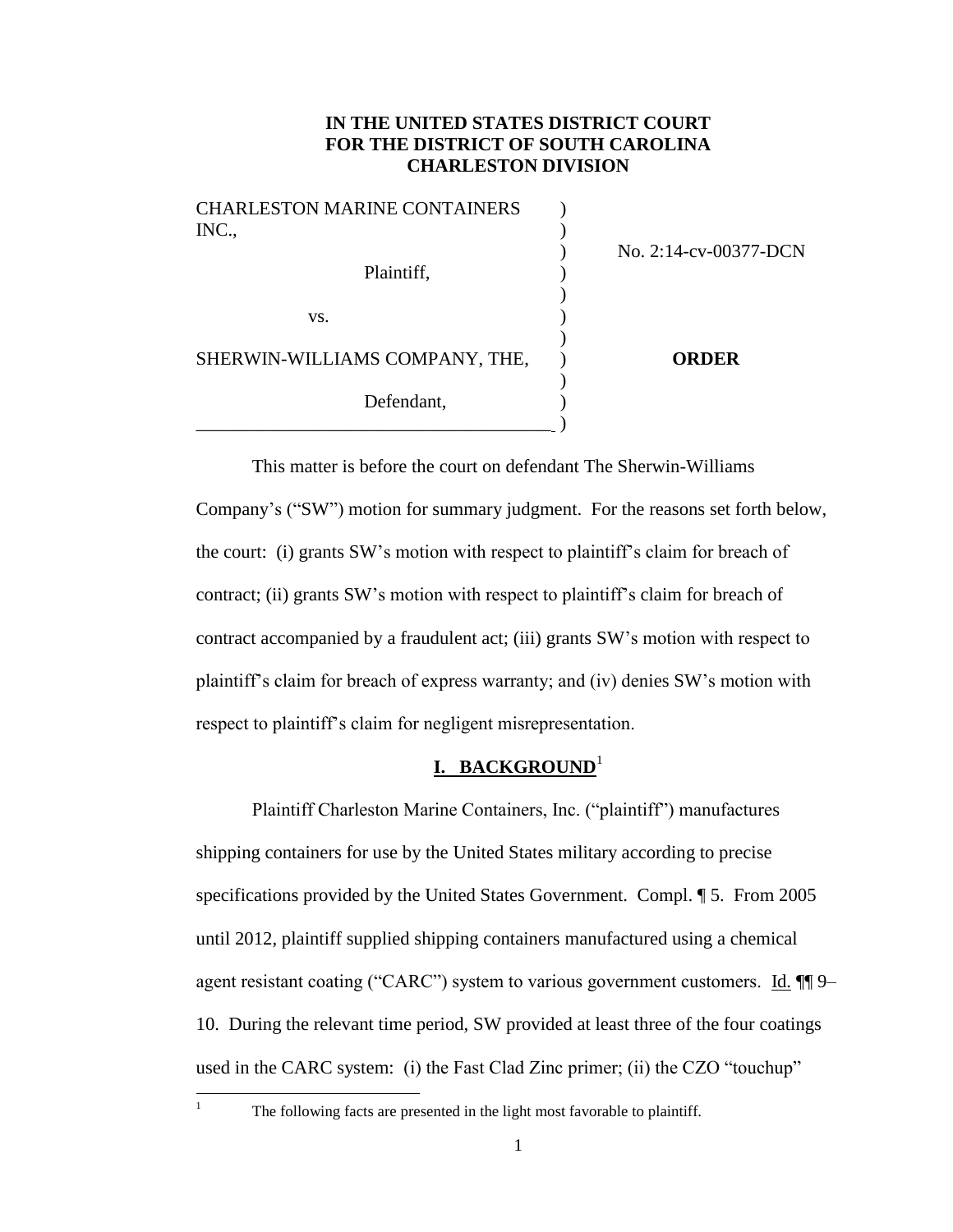paint ("CZO Primer"); and (iii) an intermediate primer known as MP 846. $^2$  Compl. ¶ 12; Def.'s Mot. 5. The first layer of the CARC system, the Fast Clad Zinc primer, was applied to bare steel panels by plaintiff's Chinese supplier before the panels were shipped to plaintiff in Charleston, South Carolina. Def.'s Mot. Ex. C, Baker Dep. I 50:24–51:23. Plaintiff would then assemble the component panels into a container, a process which included welding at the container's joints. Id. at 51:24–53:25. After the welding was complete, the container was hand sanded and the CZO Primer was applied to the welded joint areas while the original Fast Clad Zinc remained on the rest of the container. Id. at 55:1-4. Next, the MP 846 intermediate primer was applied to the entire container. Id. at 55:5–8. Finally, a fourth paint was applied over the MP 846. Id. at 55:9–11.

The CZO Primer, unlike the other coatings, was specifically designed for plaintiff's use. Def.'s Mot. 5 n.6. At some point prior to 2009,<sup>3</sup> plaintiff asked SW to create a coating that would match certain performance characteristics of another coating product plaintiff used at the time. Pl.'s Resp. Ex. G, Lambrosa Dep. 15:25– 19:8. SW developed the CZO Primer, knowing plaintiff needed it to have certain performance characteristics. Id. at 18:4–8, 18:23–19:8. SW prepared and distributed a product information sheet for the CZO Primer, which was given to customers and explained the physical properties of the product. Id. at  $39:16-40:22$ . Though the product information sheet indicates that the CZO Primer has certain dry times at 40 degrees Fahrenheit, SW never tested the CZO Primer at that temperature. Id. 40:23– 41:8; Def.'s Mot. Ex. R.

 $\frac{2}{3}$  The fourth and final coating is immaterial to the dispute.

 $\overline{c}$ 

The exact timing is unclear, but not dispositive of any issue.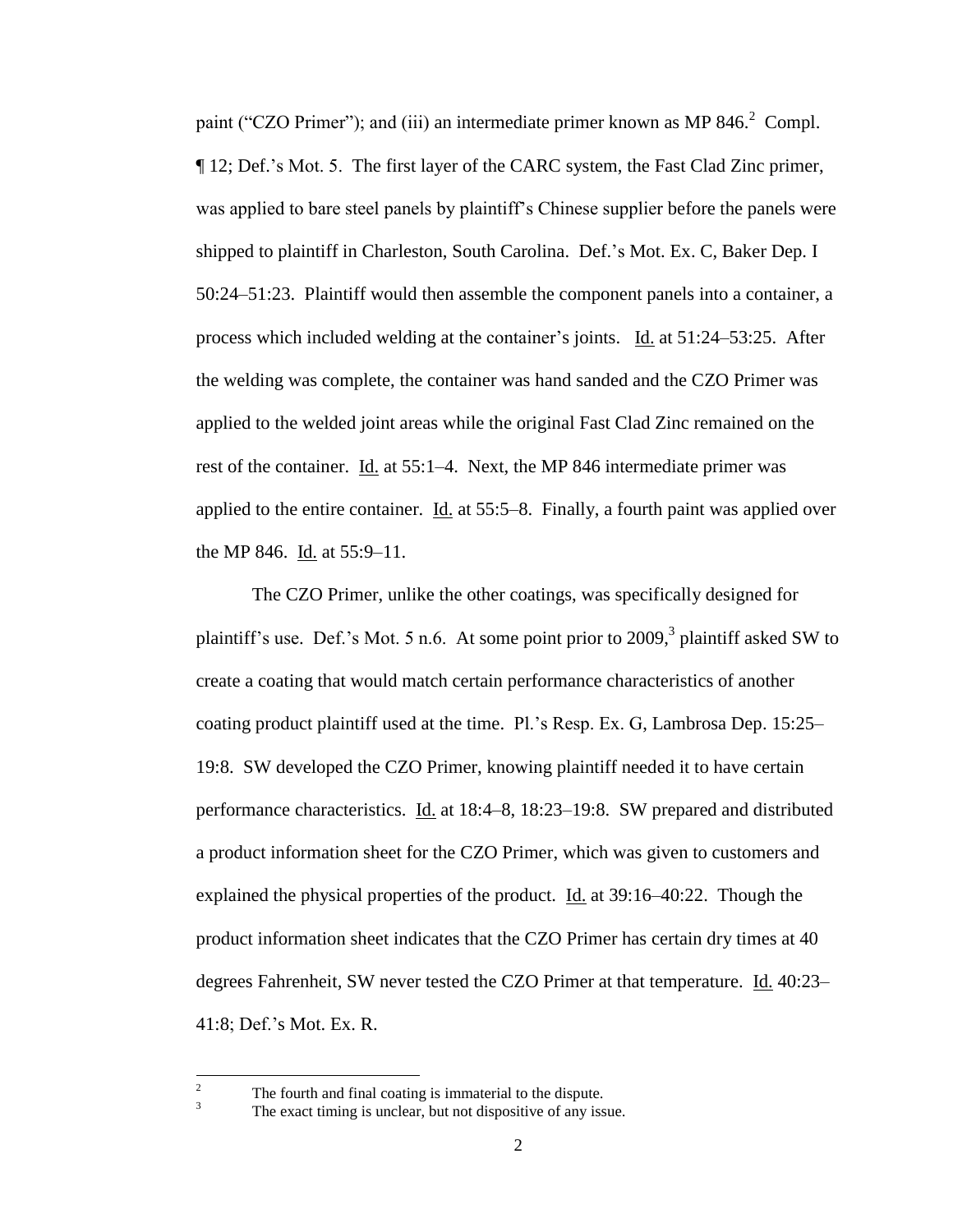In 2009, the parties entered into an agreement (the "Supply Agreement") that established SW as plaintiff's "preferred supplier" of paint and coating products, and provided plaintiff with certain rebates for purchases of qualifying products. Def.'s Mot. Ex. Y. Though the term of the Supply Agreement was for one year, plaintiff does not dispute SW's assertion that the Supply Agreement remained in effect as long as plaintiff cashed the rebate checks. Def.'s Mot. 13. The Supply Agreement was extended in this manner through 2012. Id.

Plaintiff maintained its supply of paint and coating products through periodic purchase orders to SW. Pl.'s Resp. Ex. I. The purchase orders included a statement that "[plaintiff's] standard terms and conditions for US purchase orders" were modified to include certain Federal Acquisition Regulation clauses. Id. However, there is no evidence that the purchase orders actually contained the referenced terms and conditions. See id.; Def.'s Mot Ex. K, Baker Dep. II 32:11–33:17 (stating that under plaintiff's ordinary practice the purchase orders "would be accompanied by the [] standard terms and conditions sheets"). Plaintiff cannot confirm that the standard terms and conditions were ever actually presented to, or agreed to, by SW. Baker Dep. II 32:11–33:22; Baker Dep. I 187:11–189:5.

Beginning in January 2012, plaintiff's customers began reporting delamination problems between the zinc primer layer—the initial coating layer comprised of the Fast Clad Zinc and CZO Primer—and the MP 846 layer—i.e. the coating layers were separating from one another. Pl.'s Resp. Ex. B, Email Support Requests CMCI 0211–13. Plaintiff quickly reported the issue to SW, who contended that the delamination issues were caused by improper preparation or application of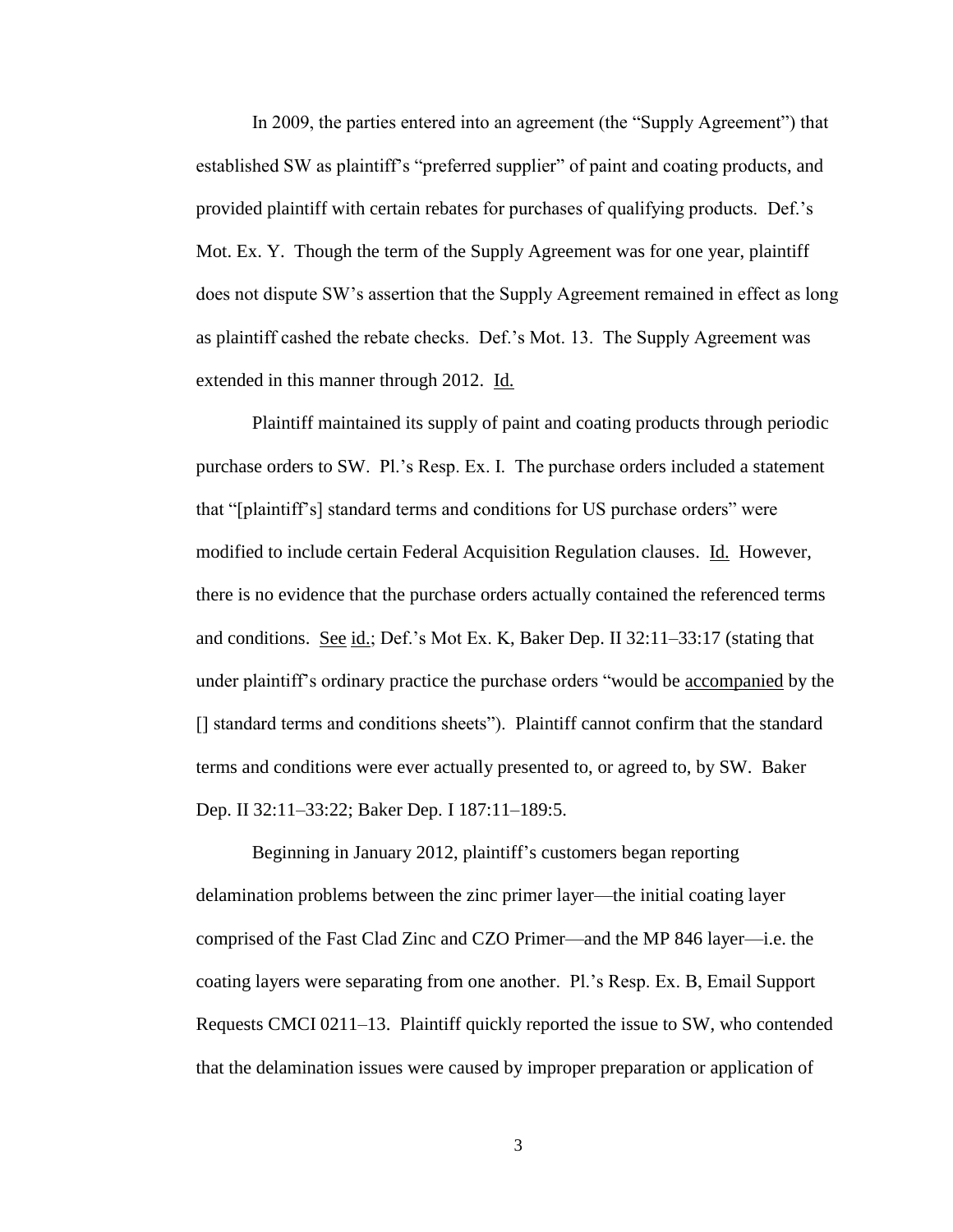the coatings. Pl.'s Resp. Ex. C, SW Site Reports CMCI 0230–232, 234. Plaintiff contends that the delamination issues were actually caused by an incompatibility between the CZO Primer and the MP 846 that occurred when the products were applied at 52 to 57 degrees Fahrenheit, despite language in SW's product information sheet indicating that the CZO Primer could be applied at temperatures as low as 40 degrees Fahrenheit. Def.'s Reply Ex. 1, Weldon Op. CMCI 0568; Def.'s Mot. Ex. R.

As a result of the delamination problems and related delays, plaintiff allegedly lost a major contract, incurred substantial costs, and lost customer confidence. Pl.'s Resp. 3, Ex. A, Baker Dec. ¶ 9.

On February 11, 2014, plaintiff filed its original complaint in this action. On March 19, 2015, plaintiff filed an amended complaint, and on April 16, 2015, SW filed its answer to the amended complaint. On July 27, 2015, SW filed the instant motion for summary judgment. Plaintiff filed a response on August 20, 2015 and SW filed a reply on September 1, 2015. The court heard arguments on the instant motion on November 16, 2015. The motion is now ripe for the court's review.

#### **II. STANDARD**

Summary judgment shall be granted "if the pleadings, the discovery and disclosure materials on file, and any affidavits show that there is no genuine dispute as to any material fact and that the movant is entitled to judgment as a matter of law." Fed. R. Civ. P. 56(c). "By its very terms, this standard provides that the mere existence of some alleged factual dispute between the parties will not defeat an otherwise properly supported motion for summary judgment; the requirement is that there be no genuine issue of material fact." Anderson v. Liberty Lobby, Inc., 477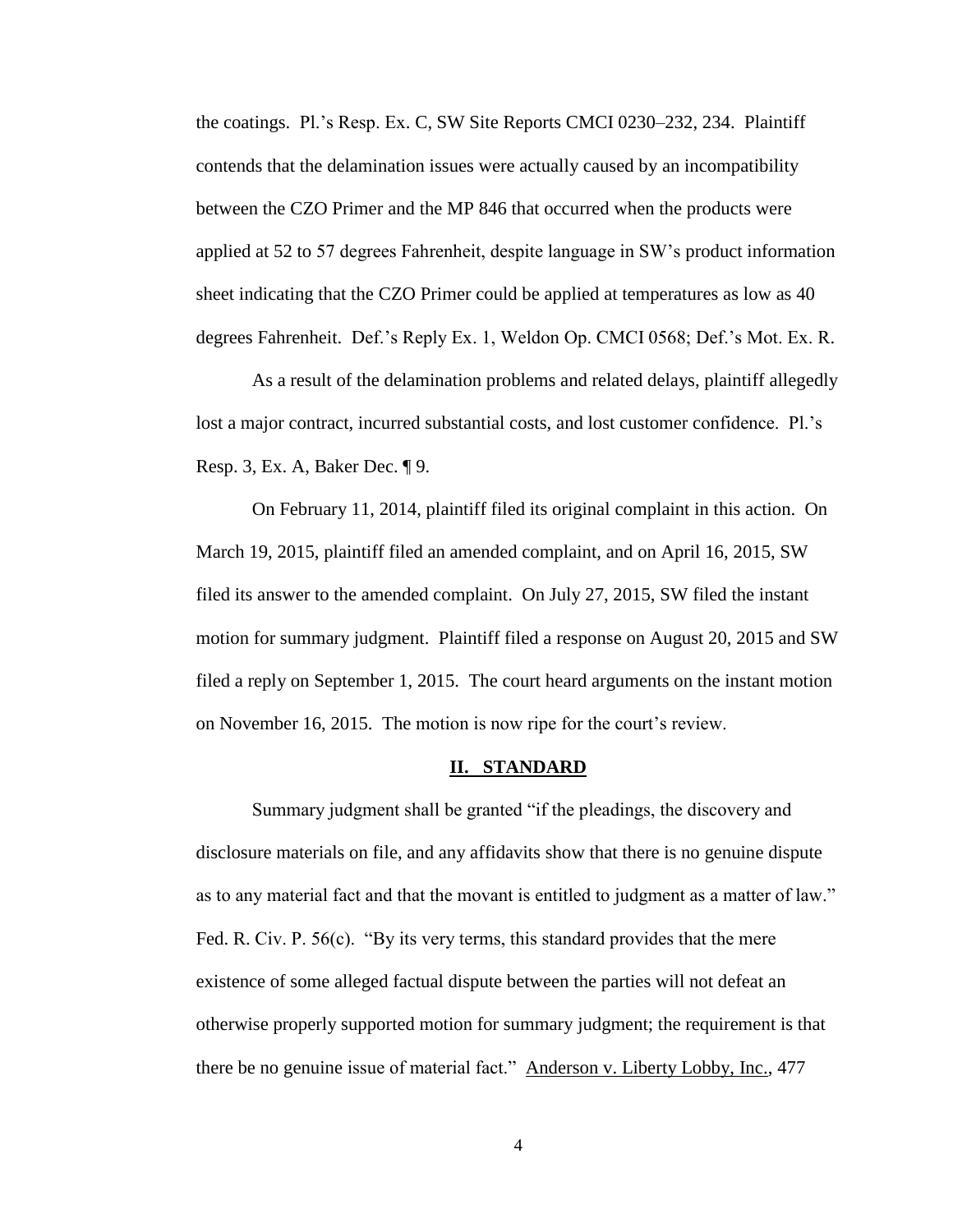U.S. 242, 247–48 (1986). "Only disputes over facts that might affect the outcome of the suit under the governing law will properly preclude the entry of summary judgment." Id. at 248. "[S]ummary judgment will not lie if the dispute about a material fact is 'genuine,' that is, if the evidence is such that a reasonable jury could return a verdict for the nonmoving party." Id.

"[A]t the summary judgment stage the judge's function is not himself to weigh the evidence and determine the truth of the matter but to determine whether there is a genuine issue for trial." Id. at 249. When the party moving for summary judgment does not bear the ultimate burden of persuasion at trial, it may discharge its burden by demonstrating to the court that there is an absence of evidence to support the non-moving party's case. Celotex Corp. v. Catrett, 477 U.S. 317, 325 (1986). The non-movant must then "make a showing sufficient to establish the existence of an element essential to that party's case, and on which that party will bear the burden of proof at trial." Id. at 322. The court should view the evidence in the light most favorable to the non-moving party and draw all inferences in its favor. Anderson, 477 U.S. at 255.

#### **III. DISCUSSION**

#### **A. Choice of Law**

 $\overline{\phantom{a}}$ 

Plaintiff's breach of contract and breach of warranty claims present a threshold choice of law question.<sup>4</sup> SW argues that these claims are covered by the Supply Agreement's choice of law provision, which states that the agreement is to be governed under Ohio law. Def.'s Mot. 19–21, Ex. Y. Plaintiff, however, argues that

<sup>4</sup> Plaintiff's negligent misrepresentation claim also presents a slightly different choice of law question, which the court will address in a separate section.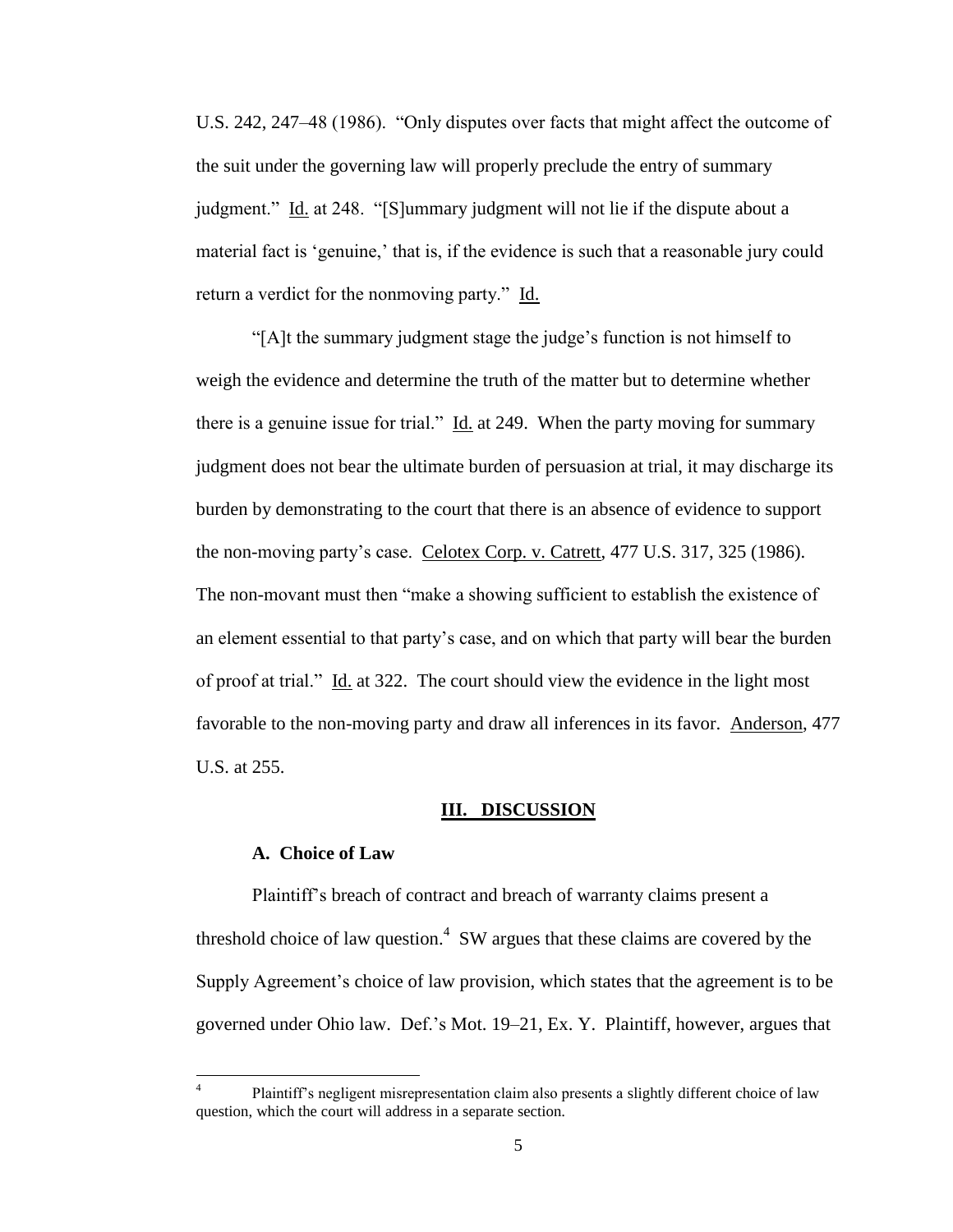the individual purchase orders are the operative agreements governing the dispute, and that these purchase orders are governed under South Carolina law—either because they incorporated plaintiff's standard terms and conditions or under the doctrine of lex loci contractus. Pl.'s Resp. 5–6.

The core of plaintiff's breach of contract and breach of warranty claims is that: (i) SW agreed/warranted that it would provide a zinc-rich primer—the CZO Primer—which would meet certain performance standards at certain temperatures; (ii) the CZO Primer did not meet such standards; and (iii) as a result, plaintiff suffered damages. Id. at 8. For the purposes of this motion, the court must determine whether there is any state of facts under which the Supply Agreement would not cover plaintiff's claims regarding the CZO Primer.

"A federal court exercising diversity jurisdiction is obliged to apply the substantive law of the state in which it sits, including the state's choice-of-law rules." Volvo Const. Equip. N. Am., Inc. v. CLM Equip. Co., Inc., 386 F.3d 581, 599–600 (4th Cir. 2004). "Choice of law clauses are generally honored in South Carolina." Team IA, Inc. v. Lucas, 717 S.E.2d 103, 108 (S.C. Ct. App. 2011). Therefore, the court must respect the Supply Agreement's choice of law provision. Pursuant to said provision, the court must determine scope of the Supply Agreement under Ohio law.

Under Ohio law, a contract is governed by the intent of the parties. Foster Wheeler Enviresponse, Inc. v. Franklin Cnty. Convention Facilities Auth., 678 N.E.2d 519, 526 (Ohio 1997) ("The cardinal purpose for judicial examination of any written instrument is to ascertain and give effect to the intent of the parties."). "If contractual terms are unambiguous, a court may not fashion a new contract or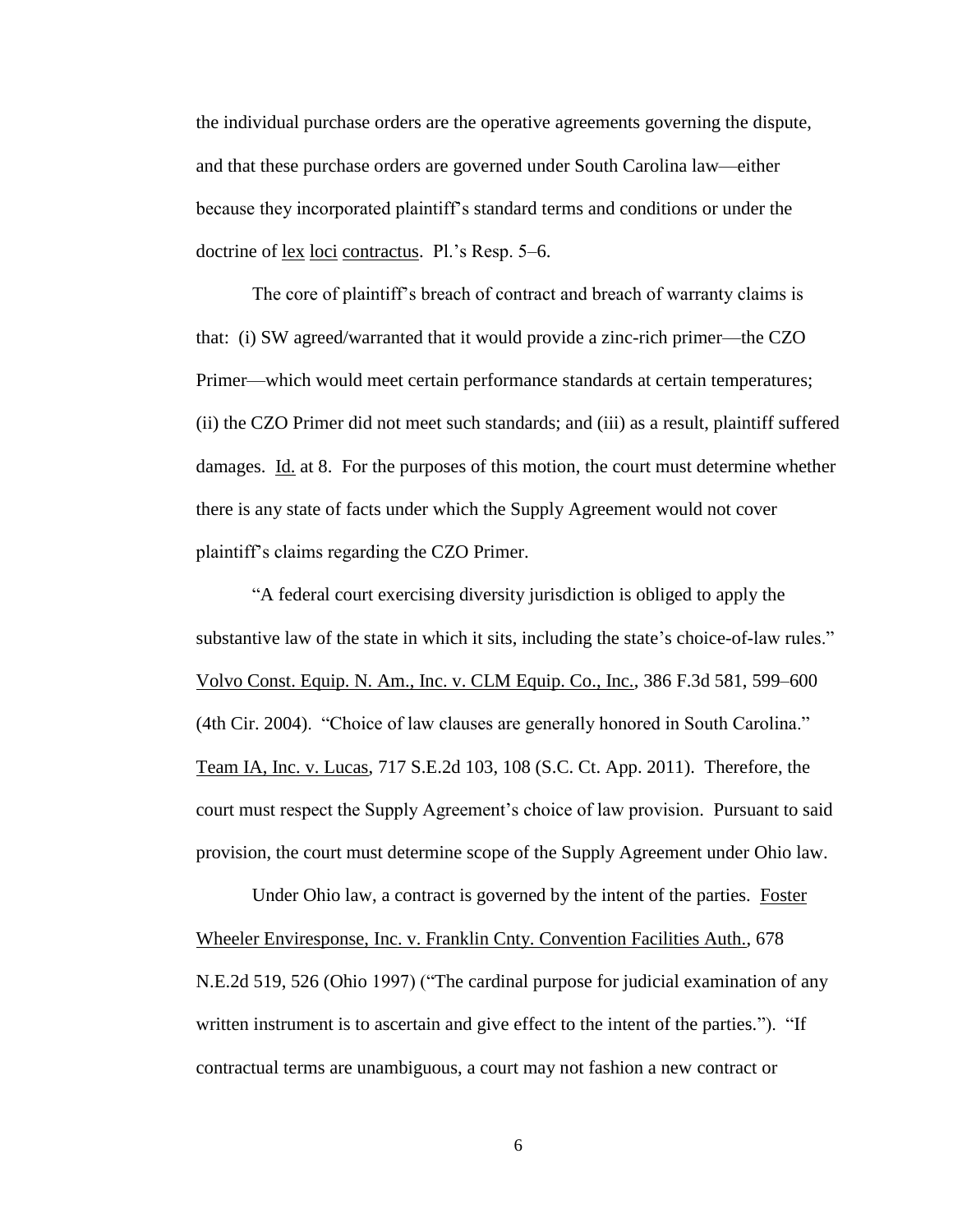interpret contractual terms in a manner not expressed by the clear intent of the parties." Money Station, Inc. v. Elec. Payment Serv., Inc., 735 N.E.2d 966, 970 (Ohio Ct. App. 1999). If contractual terms are ambiguous, however, "the court may look to extrinsic, or parol, evidence to determine the parties' intent." Id. Contractual terms are ambiguous if their meaning cannot be determined from reading the entire contract, or if the terms are reasonably susceptible to more than one interpretation."

Id.

The Supply Agreement provides that: (i) SW will be the "preferred supplier of paint, coatings, and related products to [plaintiff]," (ii) plaintiff will pay the price that is in effect at the SW store at the time of purchase, and (iii) plaintiff will receive a rebate from SW based on the amount of products purchased "pursuant to [the Supply Agreement]." Def's. Mot. Ex. Y. Under the Supply Agreement, plaintiff warranted that it could obtain similar products of like grade and quality from another supplier on similar terms, and acknowledged that SW offered the terms set forth in the Supply Agreement to meet this competitive offer. **Id.** The Supply Agreement also contains an integration clause, which provides that:

[The Supply Agreement] constitutes the entire agreement between the parties . . . with reference to the subject matter hereof . . . Any term, condition, or language contained in any purchase order or other writing submitted by [plaintiff] to SW shall not be considered an amendment to [the Supply Agreement] and shall have no effect thereon.

Id.

Plaintiff asserts that the Supply Agreement only establishes the parties' agreement with respect to the rebate arrangement, not the actual purchase of SW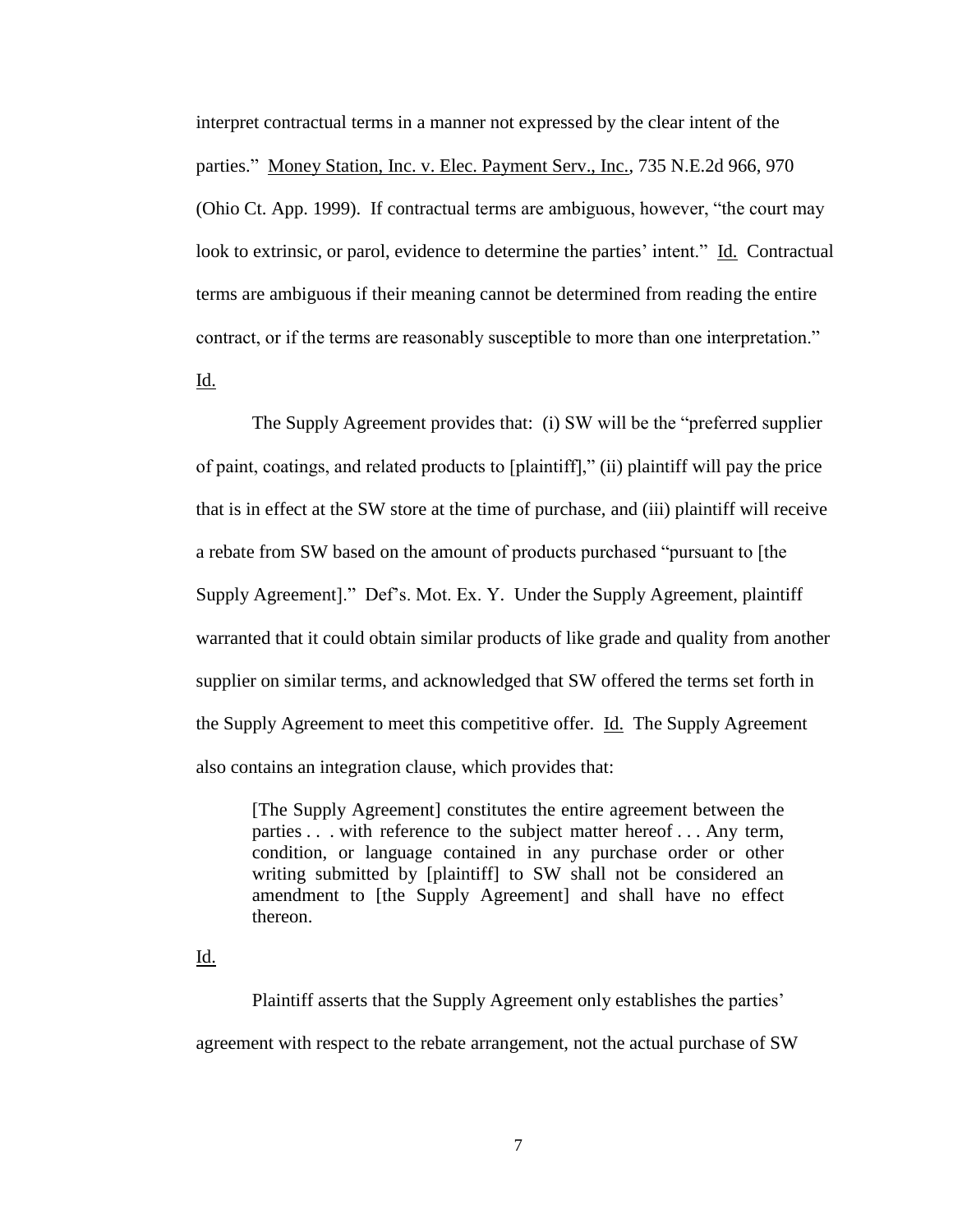products, and therefore, the Supply Agreement does not govern the claims in this case. The court finds that this is not a reasonable interpretation of the agreement.

The Supply Agreement appears in all respects to be a requirements contract, pursuant to which plaintiff agreed to purchase, and SW agreed to supply, "paint, coatings[,] and related products." See Ohio Rev. Code Ann. § 1302.19(A) ("A term which measures the quantity by  $\dots$  the requirements of the buyer means such actual . . . requirements as may occur in good faith."). Though the Supply Agreement does not use the word "requirements," SW's designation as "preferred supplier" appears to indicate that SW would be plaintiff's only supplier, and thus, the Agreement would implicitly contain a quantity term equal to plaintiff's good faith "requirements" for paint and coating products.<sup>5</sup> Id.

This interpretation is reinforced by plaintiff's representation that SW offered the rebate arrangement to meet the possibility of a competitive offer. Def.'s Mot. Ex. Y. Indeed, if the Supply Agreement allowed plaintiff to purchase from other suppliers, it is not clear what the quantity term of the purchase would be, or how plaintiff would be obligated under the agreement at all. The Supply Agreement would fail for indefiniteness or lack of consideration if it did not grant SW this preferential status. See H & C Ag Servs., L.L.C. v. Ohio Fresh Eggs, L.L.C., 2015 WL 5319931, at  $*7$  (Ohio Ct. App. 2015) (finding that agreement was unenforceable where the agreement had no quantity term and did not qualify as requirements contract, because it lacked language precluding purchaser from buying from another supplier); <u>see also</u> Ohio Rev. Code Ann. § 1302.19 cmt. 2 ("[A] contract for output or

 5 "Preferred" might also mean that plaintiff was obligated to seek its requirements from SW first, before purchasing covered products from other suppliers. This does not change the analysis.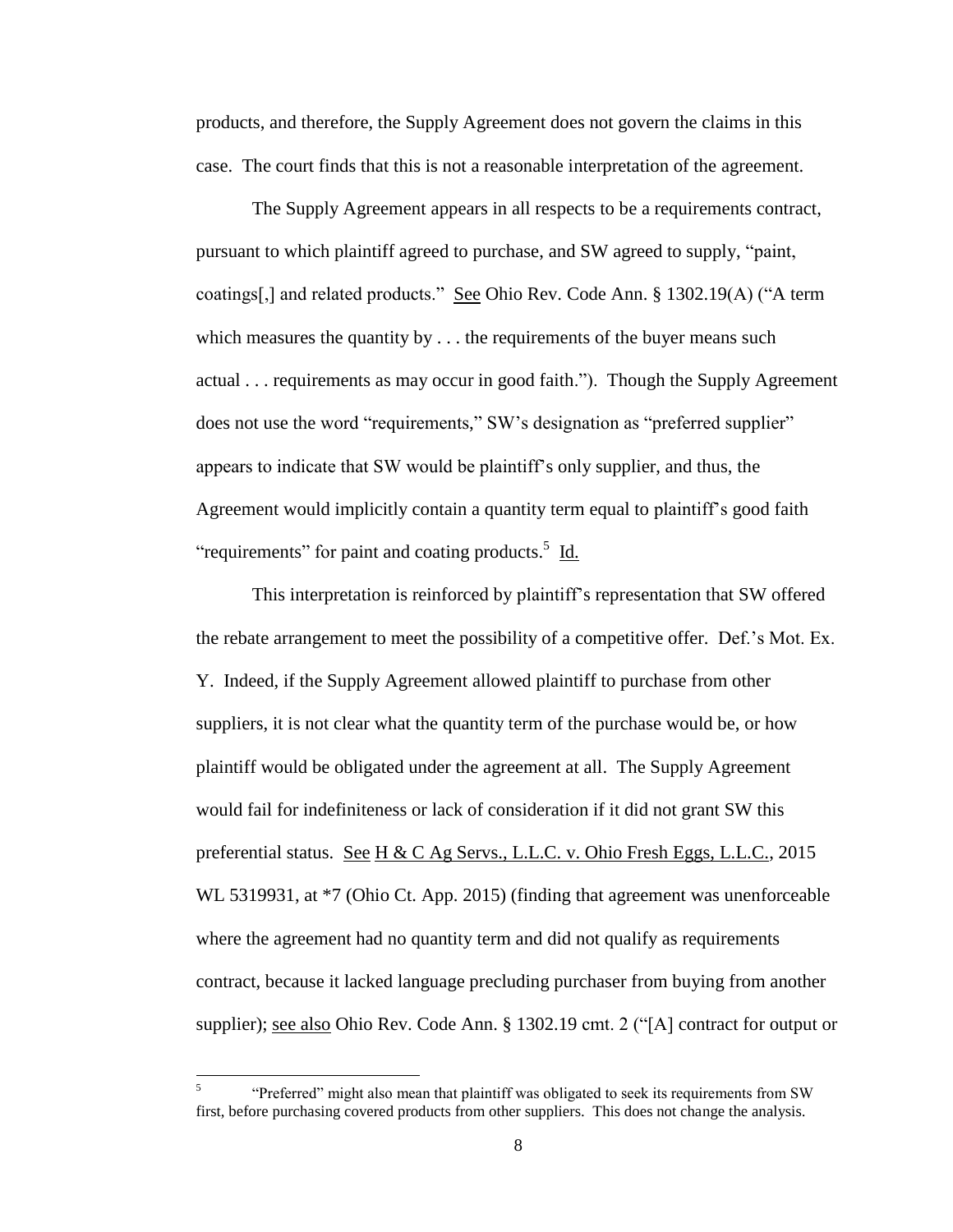requirements is not too indefinite since it is held to mean the actual good faith output or requirements of the particular party. Nor does such a contract lack mutuality of obligation since, under this section, the party who will determine quantity is required to operate his plant or conduct his business in good faith and according to commercial standards of fair dealing in the trade so that his output or requirements will approximate a reasonably foreseeable figure."). A reasonable interpretation of the Supply Agreement cannot ignore plaintiff's obligation to purchase its paint and coating requirements from SW, and consequently, the Supply Agreement must be regarded as a purchase agreement, rather than a limited agreement to provide certain rebates. Under this interpretation: (i) the "subject matter" of the Supply Agreement encompasses plaintiff's breach of contract and breach of warranty claims relating to the purchase of covered products; and (ii) the Supply Agreement's integration clause precludes the purchase orders from altering the parties' obligations with respect to such purchases.

Therefore, the court finds that Ohio law governs the plaintiff's breach of contract, breach of contract accompanied by fraudulent  $act<sub>o</sub><sup>6</sup>$  and breach of warranty claims.

### **B. Breach of Contract**

l

Plaintiff asserts that SW breached its contracts—i.e. the purchase orders—by providing defective coatings.<sup>7</sup> Compl.  $\P$  27–28. Plaintiff argues that SW was well

Notably, "[b]reach of contract accompanied by a fraudulent act is an action ex contractu; concomitantly, [South Carolina] analyze[s] this action under the choice of law rules for contracts." Lister v. NationsBank of Del., N.A., 494 S.E.2d 449, 455 (S.C. Ct. App. 1997).

<sup>7</sup> Though plaintiff's amended complaint contains an allegation that SW breached its contracts by "failing to provide adequate and timely technical support to assist in resolving the [] paint defects" that resulted from the defective coatings, Am. Compl. ¶ 28, plaintiff made clear at the hearing that it is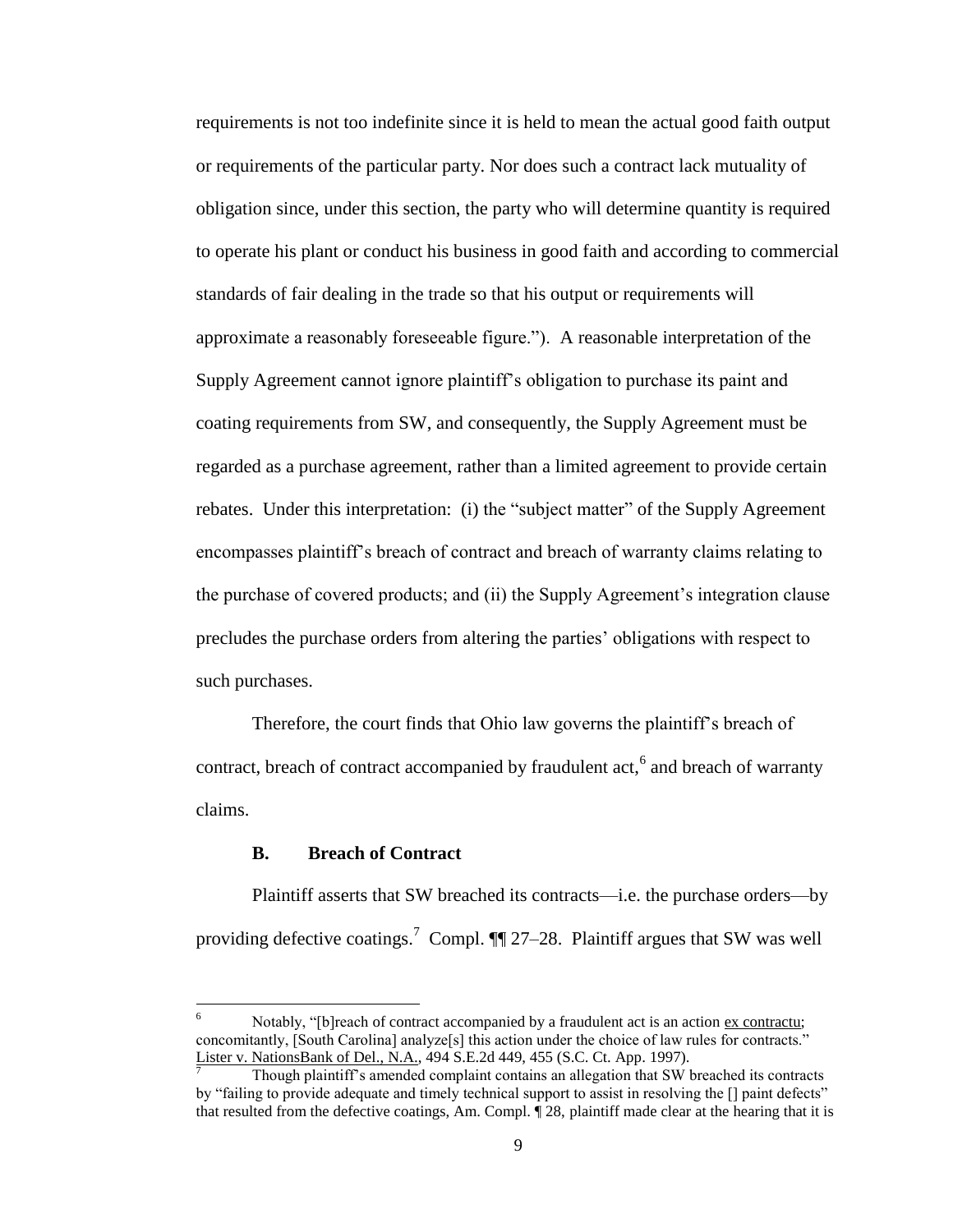aware that CMCI needed the CZO Primer to maintain certain performance characteristics at certain temperatures, and that SW represented that these specifications would be met through its product information sheet. Pl.'s Resp. 8.

As discussed above, it is clear that plaintiff regards the purchase orders as enforceable contracts, separate from the Supply Agreement. See id. This theory ignores the language in the Supply Agreement which states that "any term, condition[,] or language contained in any purchase order or other writing submitted by [plaintiff] to SW shall not be considered an amendment to this Agreement and shall have no effect thereon." Def.'s Mot. Ex. Y. For the reasons discussed above in connection with the choice of law issue, the court finds that the purchase orders deal with the same subject matter as the Supply Agreement—namely, the purchase and sale of "paint, coatings, and related products." See Def.'s Mot. Ex. Y. Thus, enforcing the purchase orders would run afoul of the integration clause declaring the Supply Agreement to be the final expression of the parties' agreement on the subject matter and prohibiting any modification by the plaintiff's purchase orders. Id.

Such provisions are valid under Ohio law, which allows parties to restrict the manner in which a contract may be modified. See Citizens Fed. Bank, F.S.B. v. Brickler, 683 N.E.2d 358, 362 (Ohio Ct. App. 1996) ("[S]ubsequent acts and agreements may modify the terms of a contract, and, unless otherwise specified, neither consideration nor a writing is necessary." (quoting Software Clearing House, Inc. v. Intrak, Inc., 583 N.E.2d 1056, 1061 (Ohio Ct. App. 1990))) (emphasis added). As such, the purchase orders cannot be considered independent contracts. The

 $\overline{\phantom{a}}$ 

not pursuing this theory. Hr'g Tr. 27:21–22 ("We are not claiming a contract breach as to providing support.")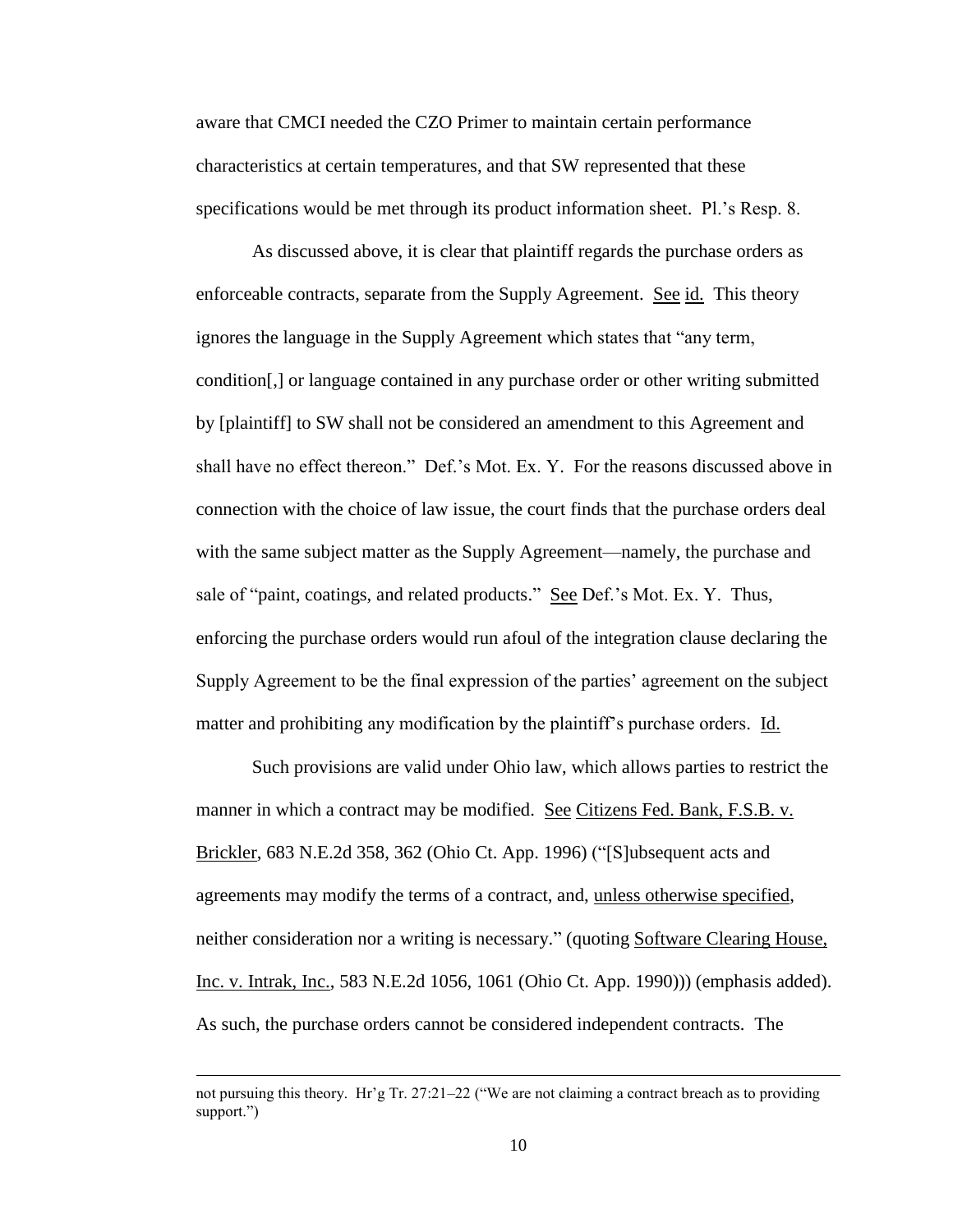Supply Agreement itself does not contain any promises regarding the products' performance or other characteristics. See Def.'s Mot. Ex. Y.

Therefore, the court finds that the parties' agreement did not include promises regarding the CZO Primer's performance at certain temperatures, and grants SW's motion for summary judgment on plaintiff's breach of contract claim.

### **C. Breach of Contract Accompanied by Fraudulent Act**

Plaintiff's cause of action for breach of contract accompanied by a fraudulent act alleges that SW's breaches of contract—the same alleged breaches discussed above—were committed with fraudulent intent, as evidenced by SW's "accompanying misrepresentations" regarding "the nature and uniqueness of the [CZO Primer],<sup>8</sup> the cause of the delamination problems, and the nature and extent of [SW's] efforts to investigate and remedy such problems." Am. Compl. ¶ 31. Plaintiff's argument on this issue is largely dependent its underlying assumption that South Carolina law governs. Pl.'s Resp. 9–13 (citing exclusively South Carolina law). However, as discussed above, the Supply Agreement requires the court to evaluate this claim under Ohio law. See Def.'s Mot. Ex. Y.

Defendant argues that Ohio law does not recognize a cause of action for breach of contract accompanied by fraudulent act. Def.'s Mot. 24–25. At the hearing, plaintiff argued that while Ohio does not recognize any cause of action by that specific name, it does allow a plaintiff to seek punitive damages on a breach of contract claim, which is the substantive equivalent of a claim for breach of contract

 $\overline{\phantom{a}}$ 

Though the amended complaint actually refers to the Fast Clad Zinc primer, the allegations clearly relate to the CZO Primer. SW argues that plaintiff's reliance arguments relating to the CZO Primer constitute an improper attempt to amend the complaint. Def.'s Reply 5. The court declines to rest its holding on this technical argument and will ignore plaintiff's "scrivener's error." Hr'g Tr. 5–12.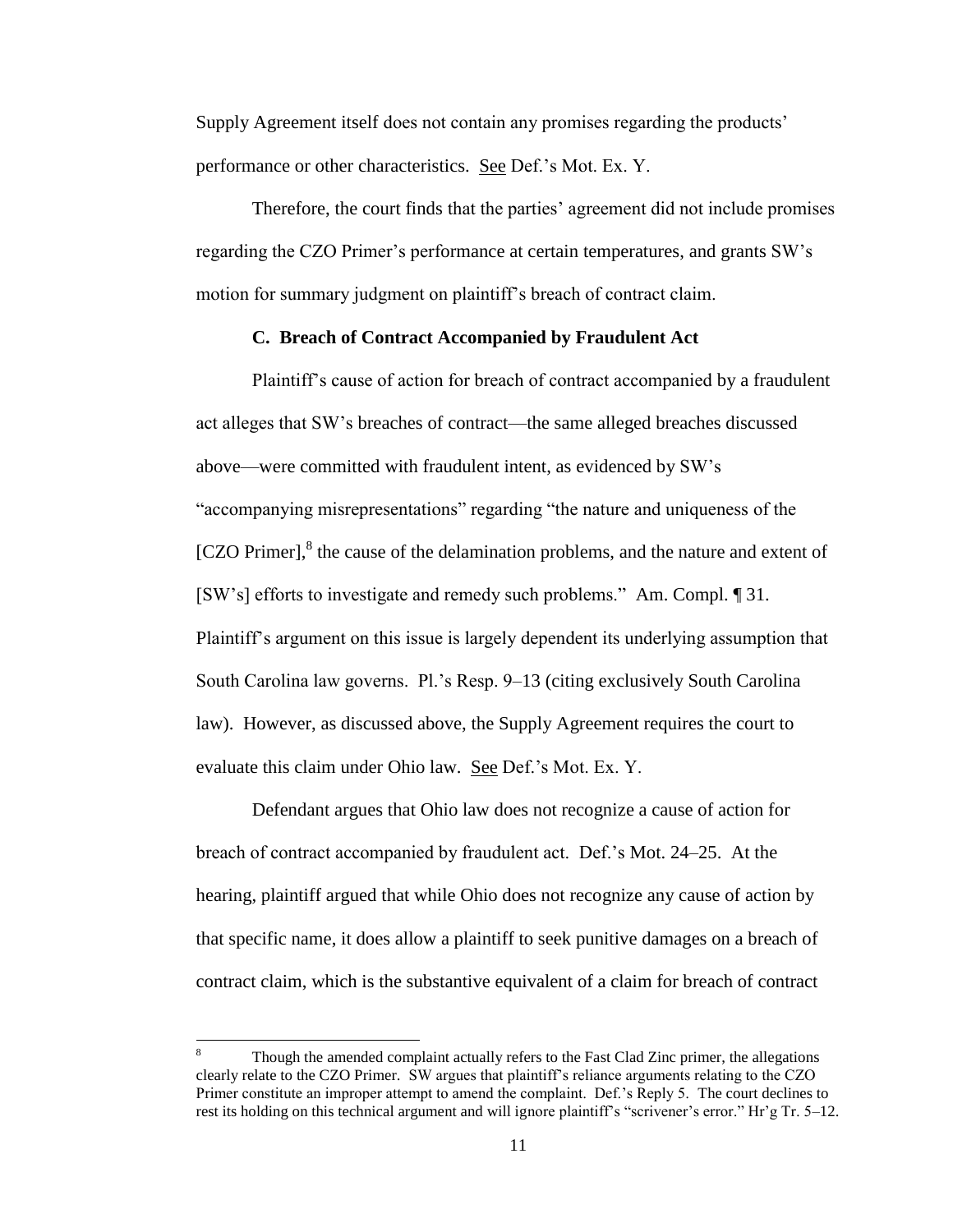accompanied by fraudulent act. Hr'g Tr. 23:16–24:9. Plaintiff appears to be correct in this assertion; Ohio courts have recognized that punitive damages are available in a breach of contract action "where the breach of contract is accompanied by a connected, but independent tort involving fraud, malice or oppression." Stockdale v. Baba, 795 N.E.2d 727, 747 (Ohio Ct. App. 2003); Spalding v. Coulson, 104 Ohio App. 3d 62, 78, 661 N.E.2d 197, 207 (Ohio Ct. App. 1995).

However, this victory only leads to another dead end, as it is clear—and unsurprising—that such punitive damages require an underlying breach of contract. See Stockdale, 795 N.E.2d at 747 ("The party seeking punitive damages must present not only evidence of a breach of contract, but also evidence of conduct constituting a connected, but independent tort, together with evidence of fraud, malice or oppression."). For the reasons discussed above, the court finds that there is no evidence of a breach of contract in this case, and consequently, no evidence of a breach of contract "accompanied by a connected, but independent tort involving fraud, malice or oppression." See id.

Therefore, the court grants SW's motion for summary judgment on plaintiff's breach of contract accompanied by fraudulent act claim.

### **D. Breach of Express Warranty**

Plaintiff claims that SW breached its express warranties by failing to comply with the following provision in plaintiff's standard terms and conditions:

Seller warrants that all of the Goods, material and work covered under this Purchase Order will conform to the specifications, drawings, samples, data or other description furnished to or by, or adopted by [plaintiff] and that the Goods will be of good material and workmanship, free from defects, merchantable, and fit and sufficient for the purpose(s) intended.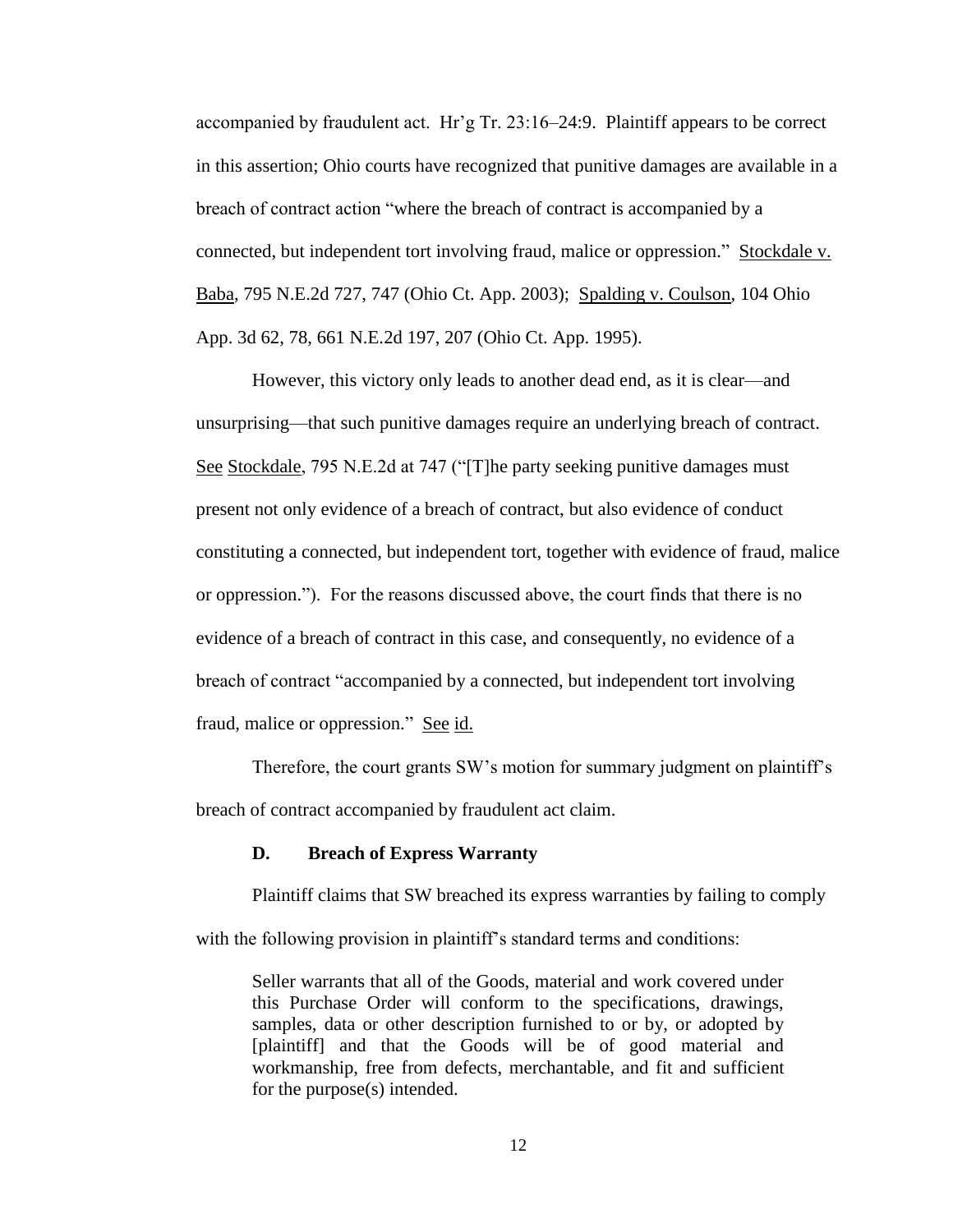Am. Compl. **J** 37. SW argues that it never agreed to, or had any opportunity to review, these terms and conditions. Def.'s Mot. 21–23.

Under Ohio law:

(1) Any affirmation of fact or promise made by the seller to the buyer which relates to the goods and becomes part of the basis of the bargain creates an express warranty that the goods shall conform to the affirmation or promise.

(2) Any description of the goods which is made part of the basis of the bargain creates an express warranty that the goods shall conform to the description.

Ohio Rev. Code Ann. § 1302.26. Thus, it is clear that an express warranty requires the seller to make some "positive representation of fact which induces a prospective purchaser to buy." Rogers v. Toni Home Permanent Co., 147 N.E.2d 612, 616 (Ohio 1958).

Here, there is no evidence that SW made any such representation. SW has pointed to interrogatory responses, documentary evidence, and deposition testimony which all indicate that SW never received, much less signed, any document containing the standard terms and conditions. Def.'s Mot. Ex AA (affidavit of SW's attorney indicating that purchase orders produced in response to interrogatories did not contain plaintiff's standard terms and conditions); Baker Dep. II 32:11–22 (testifying that plaintiff did not know whether purchase order form was accompanied by plaintiff's standard terms and conditions). Plaintiff relies on a supporting affidavit stating that it was plaintiff's standard procedure to make all suppliers aware of the standard terms and conditions. Pl.'s Resp. Ex.  $A \P 7$ . This is simply evidence of a habit or general practice. Such evidence is "never to be lightly established, and evidence of examples, for purpose of establishing such habit, is to be carefully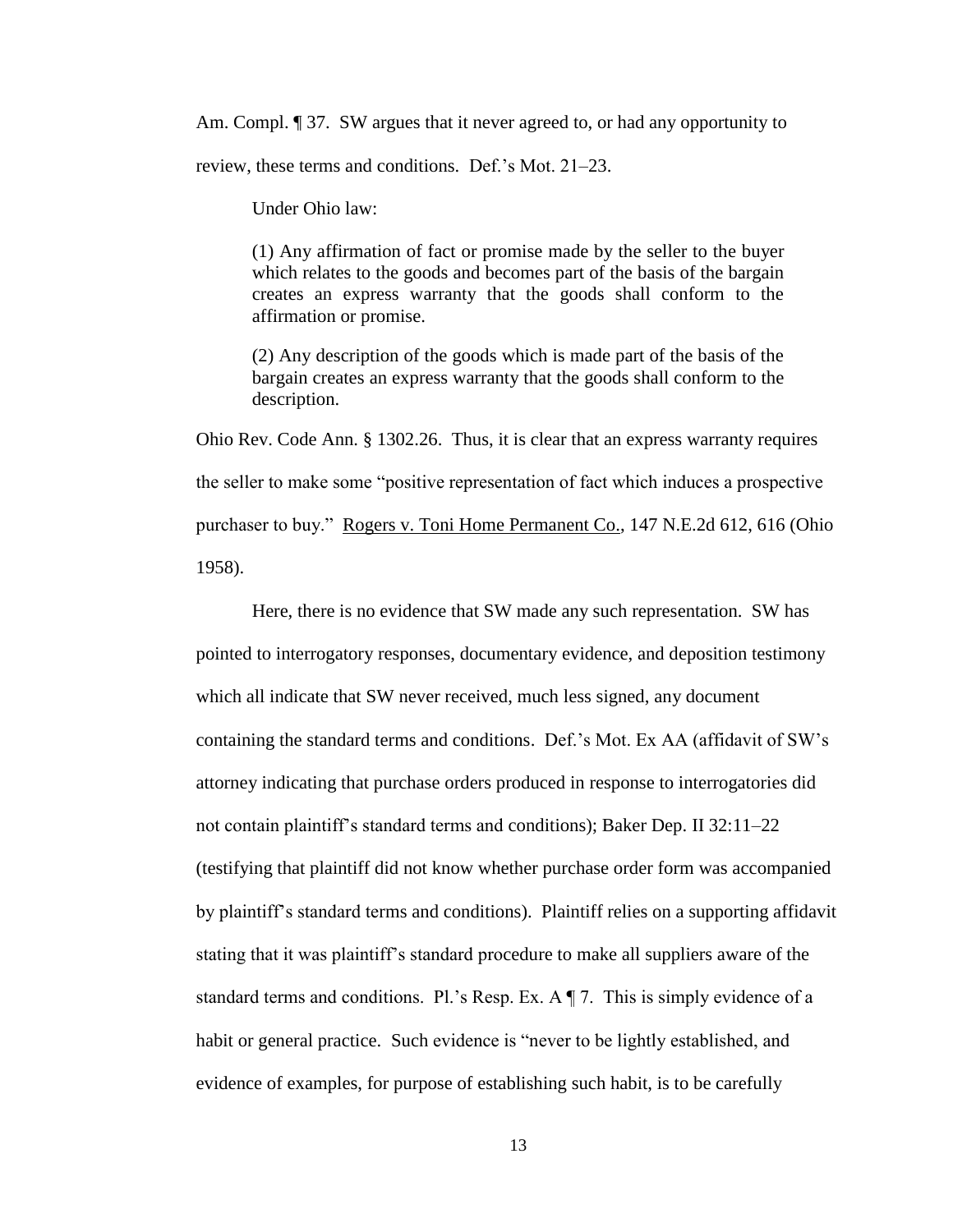scrutinized before admission." Wilson v. Volkswagen of Am., Inc., 561 F.2d 494, 511 (4th Cir. 1977). "It is only when the examples offered to establish such pattern of conduct or habit are numerous enough to base an inference of systematic conduct and to establish one's regular response to a repeated specific situation . . . that they are admissible to establish pattern or habit." Id. (internal quotations omitted). Plaintiff has not presented any evidence of other times this "standard procedure" was implemented. Therefore, plaintiff has failed to establish a genuine issue of fact as to whether SW even read the standard terms and conditions, much less assented to the statements contained therein.

Plaintiff also contends that the purchase orders incorporated the standard terms and conditions by stating that: "The [plaintiff's] standard terms and conditions for US purchase orders are hereby modified to include the following Federal Acquisition Regulation [] clauses." Pl.'s Resp. 5–6. As an initial matter, this language does not incorporate anything; it simply alters the terms of an ancillary document—the standard terms and conditions, which all other evidence shows was never provided to SW.

More importantly, even if such language could be construed as evidence that plaintiff sent SW the standard terms and conditions, any purported warranty created thereby would still run afoul of the Supply Agreement's prohibitions on modification. Though it is true that "words of description or affirmation[s]" made after the execution of a contract can create an express warranty, this only occurs because such representations operate as modifications to the original contract. Ohio Rev. Code Ann. § 1302.26 cmt. 7. The comments to § 1302.26 state that: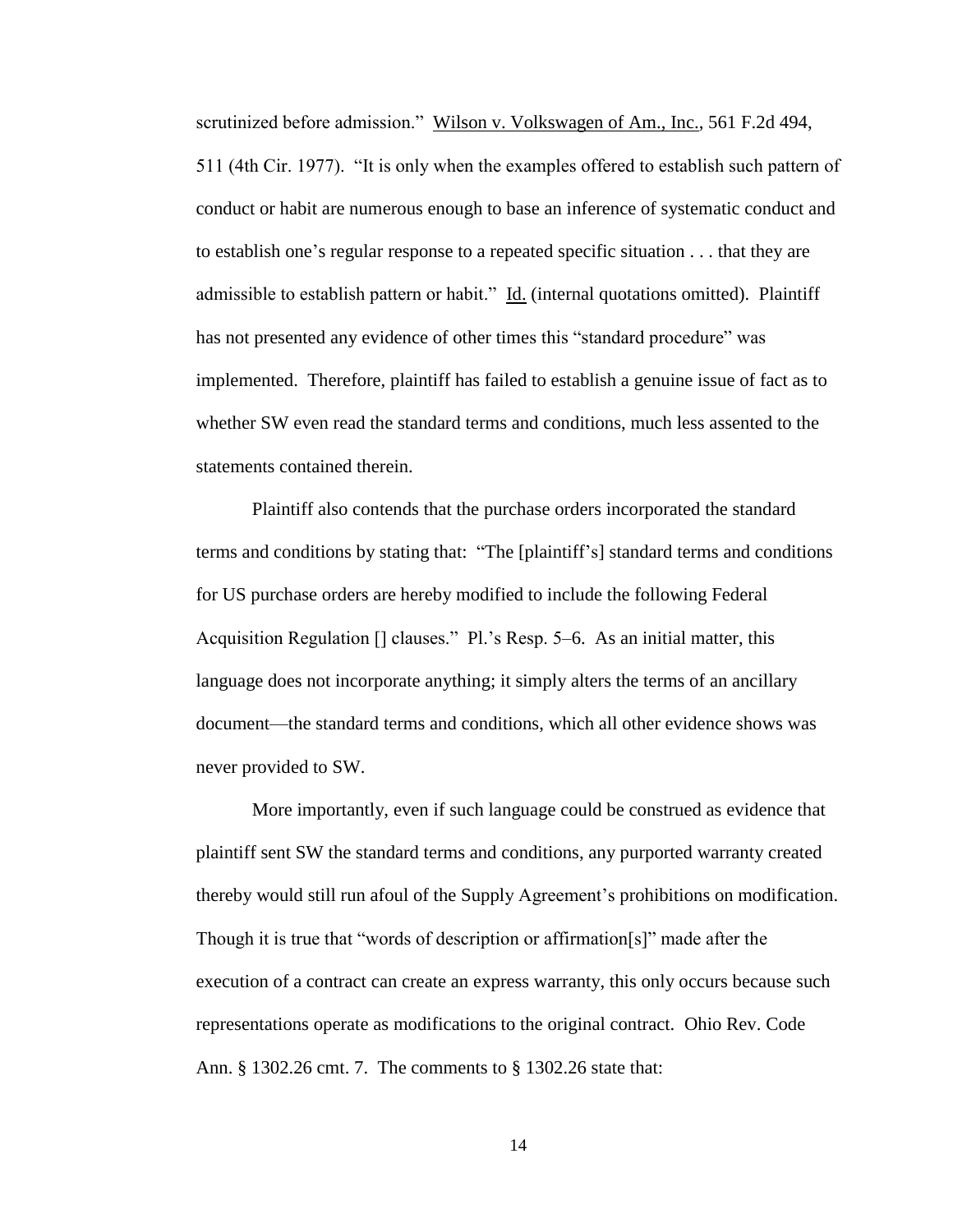The precise time when words of description or affirmation are made or samples are shown is not material. The sole question is whether the language or samples or models are fairly to be regarded as part of the contract. If language is used after the closing of the deal (as when the buyer when taking delivery asks and receives an additional assurance), the warranty becomes a modification, and need not be supported by consideration if it is otherwise reasonable and in order.

Id.

The Supply Agreement provides, in no uncertain terms, that: "Any term, condition or language contained in any purchase order or other writing submitted by Customer to SW shall not be considered an amendment to this Agreement and shall have no effect thereon." Def.'s Mot. Ex. Y. In the face of such language, the purchase orders and standard terms and conditions could not be "fairly [] regarded as part of the contract."<sup>9</sup> See Ohio Rev. Code Ann. § 1302.26 cmt. 7.

Therefore, the court grants SW's motion for summary judgment on plaintiff's breach of express warranty claim.<sup>10</sup>

### **E. Negligent Misrepresentation**

Plaintiff's claim for negligent misrepresentation asserts that SW owed a duty

of care as manufacturer of the CZO Primer to provide truthful information and that

SW breached this duty by falsely representing the product's performance capabilities

 $\overline{Q}$ The court notes that any purchase orders or standard terms and conditions exchanged prior to the execution of the Supply Agreement would be irrelevant by the very terms of the express warranty plaintiff seeks to enforce, which only extends to "the Goods, material and work covered under this Purchase Order." <u>See</u> Am. Compl. ¶ 37 (emphasis added).

<sup>10</sup> To the extent plaintiff bases its breach of express warranty claim on representations made in the product information sheet, this argument is not supported by the contents of the amended complaint. See Am. Compl.  $\P$  34–40 (stating that promises in standard terms and conditions form the basis of the bargain between plaintiff and SW). Therefore, plaintiff may not rely on this theory to support its express warranty claims. See Wahi v. Charleston Area Med. Ctr., Inc., 562 F.3d 599, 617 (4th Cir. 2009) ("We have previously held, along with the Fifth, Sixth, Seventh, and Eleventh Circuits, that a plaintiff may not raise new claims after discovery has begun without amending his complaint."); Dove Air, Inc. v. Fla. Aircraft Sales, LLC, No. 1:10CV47, 2011 WL 3475972, at \*8 (W.D.N.C. Aug. 9, 2011) judgment entered, No. 1:10CV47, 2011 WL 4002218 (W.D.N.C. Sept. 8, 2011) ("[Plaintiff] cannot constructively amend its Complaint by asserting an argument in a responsive brief.").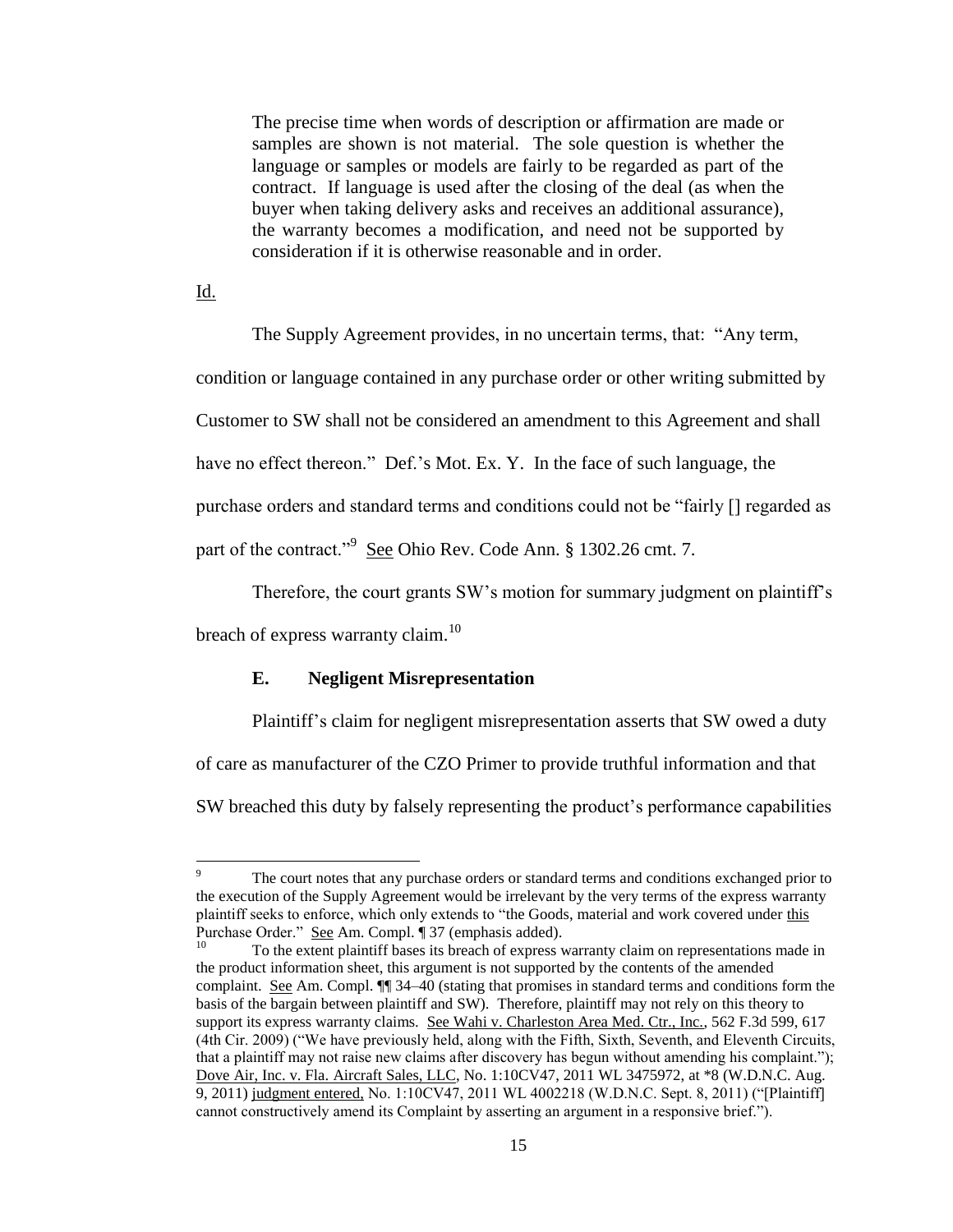in the product information sheet without ever having tested the product's performance. Am. Compl. ¶¶ 42–44; see also Pl.'s Resp. 9–10, 14–15. SW argues that this claim for negligent misrepresentation is barred by the economic loss rule, under both Ohio and South Carolina law. Def.'s Mot. 28–34.

### **1. Choice of Law**

At the outset, it is necessary to return to the choice of law issue, as the analysis is slightly different with respect to plaintiff's negligent misrepresentation claim. As discussed above, "[a] federal court exercising diversity jurisdiction is obliged to apply the substantive law of the state in which it sits, including the state's choice-of-law rules." Volvo Const. Equip. N. Am., Inc., 386 F.3d at 599–600. South Carolina generally respects choice of law provisions, Team IA, Inc., 717 S.E.2d at 108, and appears to recognize that a contract's choice of law provision can extend to tort claims. See Palmetto Health Credit Union v. Open Sols. Inc., No. 3:08-cv-3848, 2010 WL 2710551, at \*2 (D.S.C. July 7, 2010) clarified on denial of reconsideration, No. 3:08-cv-3848, 2010 WL 3521609 (D.S.C. Sept. 7, 2010) (finding plaintiff's unfair trade practices claim was so related to the agreement as to be governed by choice-of-law provision which applied to "'disputes arising [under]' the Agreement") (alternations in original);  $11$  see also Hitachi Credit Am. Corp. v. Signet Bank, 166 F.3d 614, 628 (4th Cir. 1999) (applying Virginia's choice of law rules, which similarly "look favorably upon choice of law clauses," and analyzing whether choice of law clause was "sufficiently broad to encompass contract-related tort claims" to

 $11$ Notably, even in finding that certain of plaintiff's tort claims fell outside of the agreement's choice of law provision, the Palmetto Health Credit Union court appeared to base its conclusion on the scope of the provision, not the nature of the claims. See Palmetto Health Credit Union, 2010 WL 2710551, at \*2.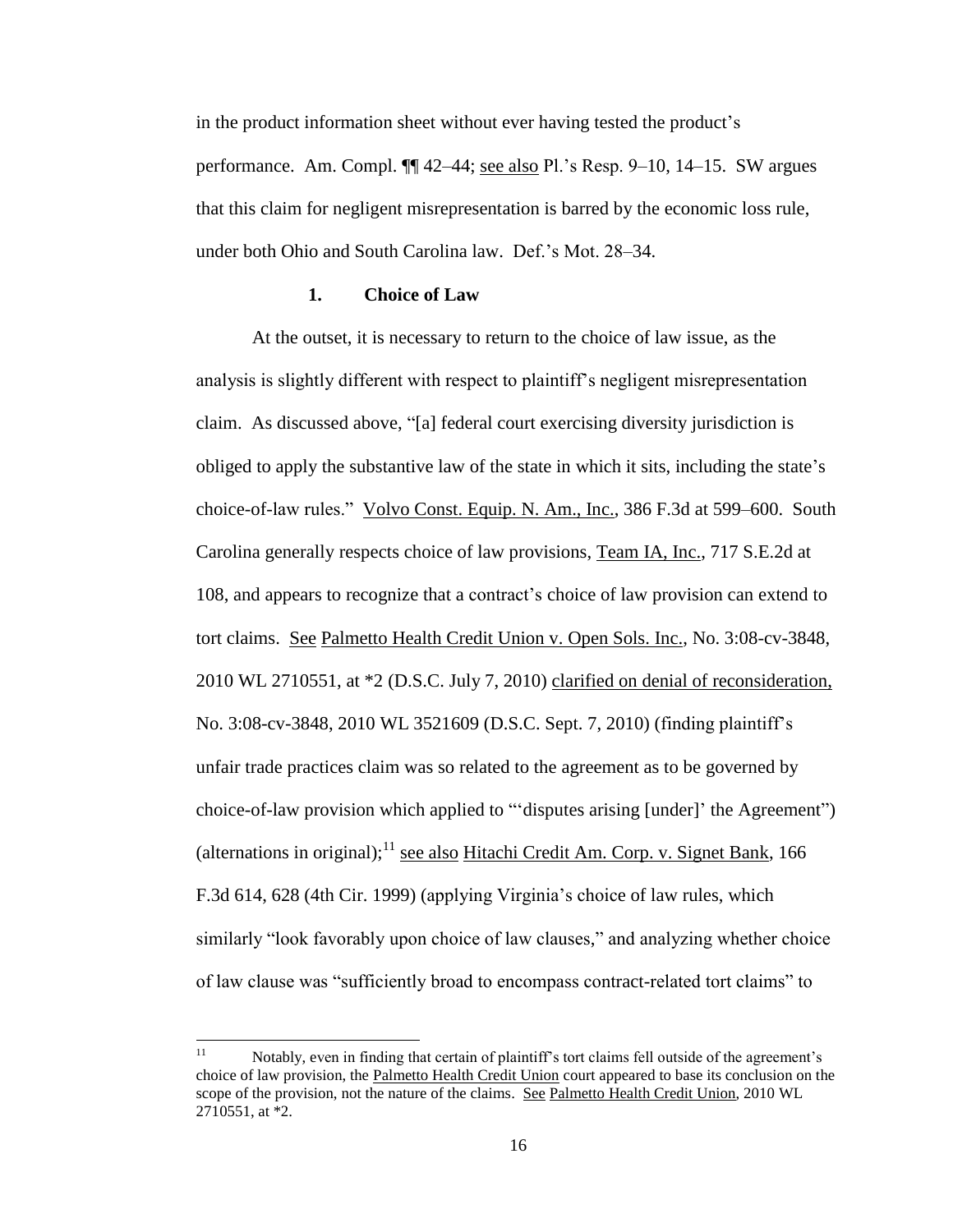assess "parties [intent] to choose the applicable law"); but see In re Hovis, 396 B.R. 895, 909 (D.S.C. 2007) aff'd in part sub nom. In re Marine Energy Sys. Corp., 299 F. App'x 222 (4th Cir. 2008) (suggesting that tort claims are governed by choice of law provision only where such claims present "issue[s] of contractual construction, interpretation, or enforceability"). Therefore, the court must determine whether there is any reasonable interpretation of the Supply Agreement which would extend the choice of law provision to plaintiff's negligent misrepresentation claim.

Courts have been willing to apply choice of law provisions to non-contract claims even when the provisions do not explicitly extend to such claims. The choice of law provision at issue in Palmetto Health stated that: "This [a]greement, and any disputes arising hereunder, shall be governed, interpreted, construed and enforced in all respects in accordance with the laws of the State of Connecticut except for its conflicts of laws rules." 2010 WL 2710551, at \*2. The court found that this provision applied to certain statutory claims that were "entirely dependent on or so intricately linked with the Agreement as to constitute a 'dispute arising [under]' the Agreement." Id. Similarly in Hitachi Credit, the court found that plaintiff's contractrelated tort claims were covered by a choice of law provision requiring the application of "Virginia law in the interpretation of '[the] [a]greement and the rights and obligations of the parties hereunder . . . including all matters of construction, validity and performance." Hitachi Credit Am. Corp, 166 F.3d 614, 624, 628.

Here, the choice of law provision is worded more narrowly than the provisions at issue in the Palmetto Health and Hitachi Credit cases, merely stating that the "[Supply Agreement] is governed by the laws of the State of Ohio." Def.'s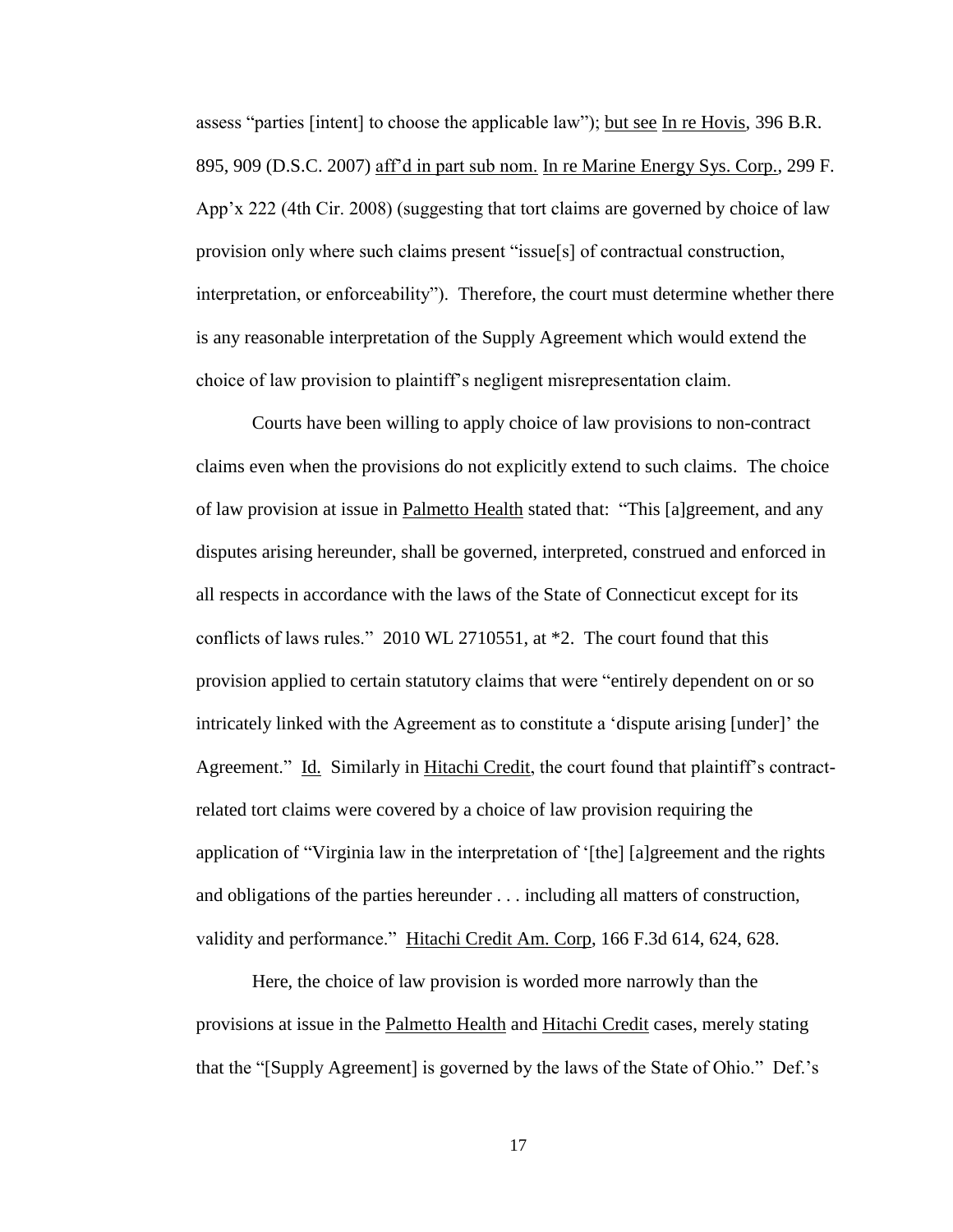Mot. Ex. Y. A separate provision states that the Supply Agreement represents the "entire agreement between the parties [] with reference to the subject matter hereof." Id. One might regard the representations contained in the CZO Primer product information sheet as part of this "subject matter," inasmuch as they were part of SW's participation in an ongoing sales relationship established by the agreement. On this view, the two provisions might be read together to argue that, because these representations are part of the subject matter of the agreement and the agreement is governed by Ohio law, the agreement's choice of law provision extends to a claim that such representations were negligent. On the other hand, it appears at least as reasonable to regard the negligent misrepresentation claim as ancillary to, but not part of, the Supply Agreement. The Supply Agreement did not explicitly obligate SW to provide the product information sheets or any other representations regarding the products. Id. Thus, it could reasonably be said that the claim falls outside the scope of the agreement's choice of law provision and is therefore governed under South Carolina law.<sup>12</sup>

Ultimately, the choice of law question turns on an issue of contractual interpretation. Because the court finds that either interpretation is reasonable, this issue cannot be resolved at the summary judgment stage. See World-Wide Rights Ltd. P'ship v. Combe Inc., 955 F.2d 242, 245 (4th Cir. 1992) ("Only an unambiguous writing justifies summary judgment without resort to extrinsic evidence, and no writing is unambiguous if 'susceptible of two reasonable interpretations.'" (quoting Am. Fid. & Cas. Co. v. London & Edinburgh Ins. Co., 354 F.2d 214, 216 (4th Cir.

<sup>12</sup> Under South Carolina choice of law rules, tort claims are governed by the substantive law of the state in which the injury occurred—in this case, South Carolina. Butler v. Ford Motor Co., 724 F. Supp. 2d 575, 581 (D.S.C. 2010).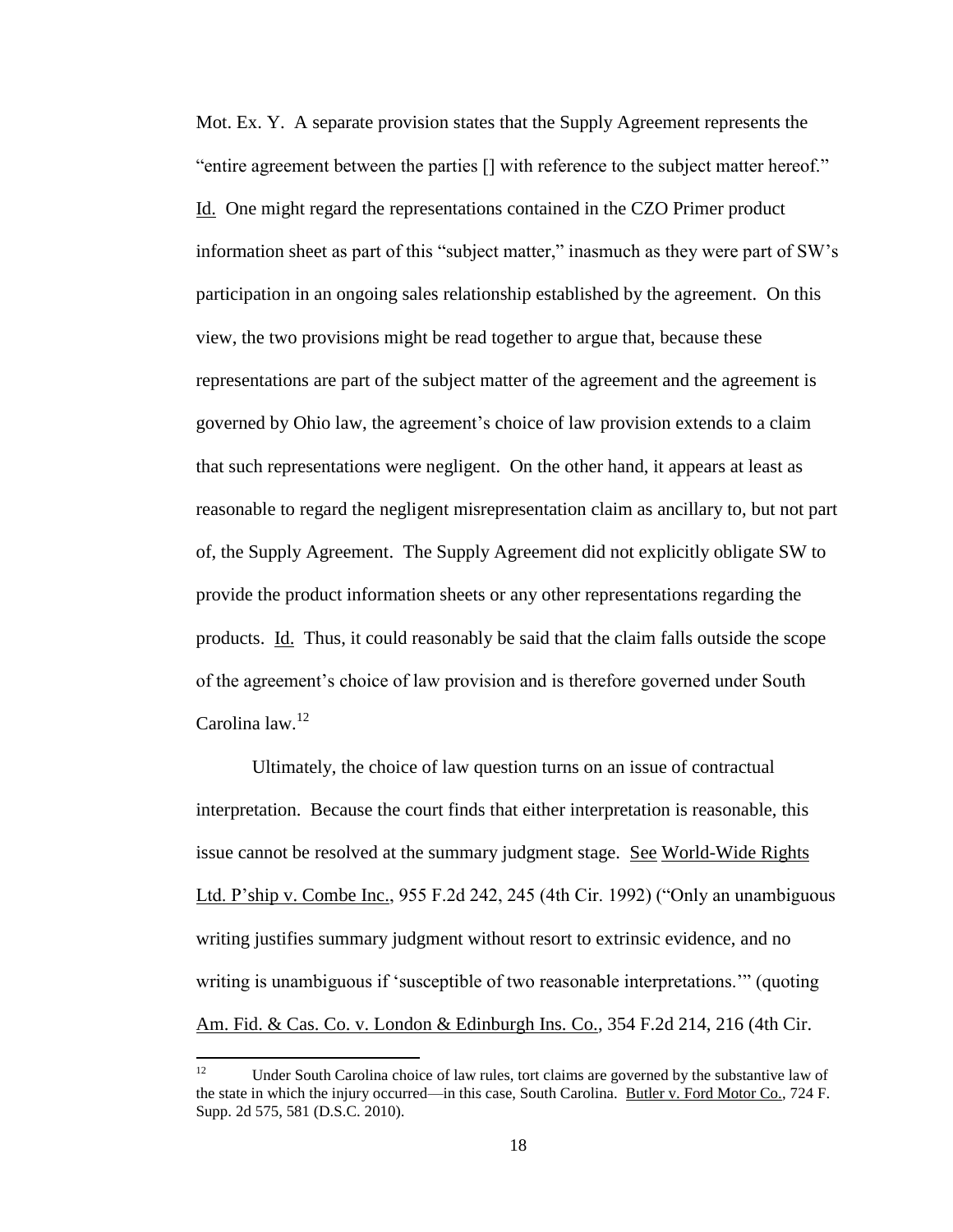1965))). As such, plaintiff's negligent misrepresentation claim will survive summary judgment if it is viable under either Ohio or South Carolina law.

## **2. Ohio Law**

SW argues that, under Ohio law, negligent misrepresentation claims are barred by the economic loss rule except in limited circumstances involving service professionals, such as accountants or financial advisors. Def.'s Mot. 29–31. Thus, SW argues, plaintiff's claim must fail because it arises between a commercial manufacturer and a purchaser of goods. Id.

In Ohio, "[t]he economic loss rule generally prevents recovery of damages for purely economic loss in connection with a tort claim." Nat'l Mulch & Seed, Inc. v. Rexius Forest By-Products Inc., 2007 WL 894833, at \*5 (S.D. Ohio Mar. 22, 2007) (citing Corporex Dev. & Constr. Mgt., Inc. v. Shook, Inc., 835 N.E.2d 701, 704 (Ohio 2005)). The economic loss rule is intended to confine the use of tort law to the enforcement of general duties imposed by law, recognizing that "[t]ort law is not designed . . . to compensate parties for losses suffered as a result of a breach of duties assumed only by agreement." Id. (quoting Floor Craft Floor Covering, Inc. v. Parma Cmty. Gen. Hosp. Ass'n, 560 N.E.2d 206, 211 (Ohio 1990)). Thus, a claim may escape the economic loss rule if it is based on a "duty imposed by law to protect the broad interests of social policy." Floor Craft, 560 N.E.2d at 211.

The Supreme Court of Ohio recognized such a duty in Haddon View Inv. Co. v. Coopers & Lybrand, 436 N.E.2d 212, 214 (Ohio 1982), finding that a defendant could be held liable for professional negligence by third parties who foreseeably relied on the professional's representations, despite the absence of privity. In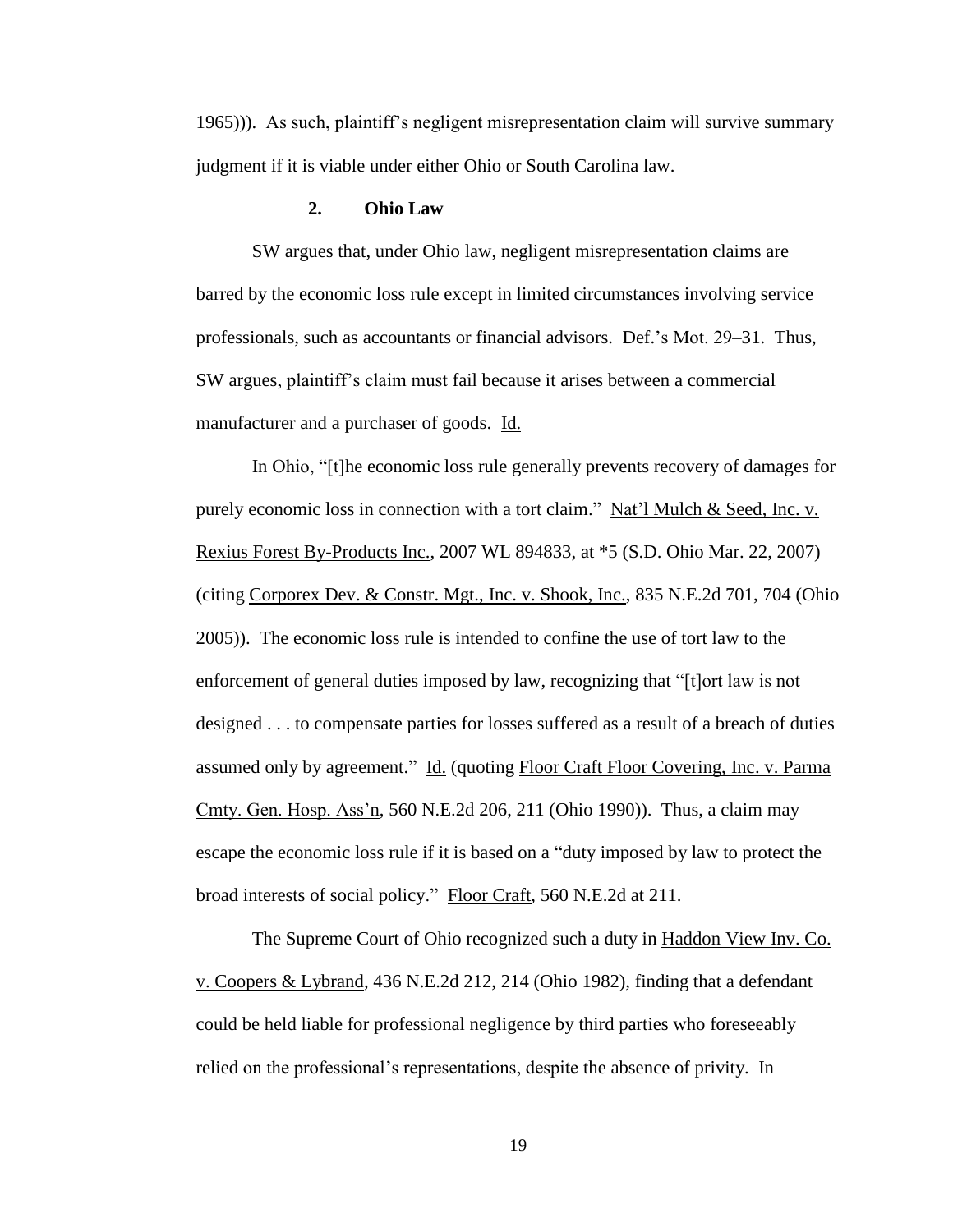recognizing this duty, the court adopted the Restatement (Second) of Torts § 552's formulation of the tort of negligent misrepresentation. Id. at 214 n.1. That section provides:

One who, in the course of his business, profession or employment, or in any other transaction in which he has a pecuniary interest, supplies false information for the guidance of others in their business transactions, is subject to liability for pecuniary loss caused to them by their justifiable reliance upon the information, if he fails to exercise reasonable care or competence in obtaining or communicating the information.

Restatement (Second) of Torts § 552 (1977). Ohio courts have recognized that claims

arising from this duty are not barred by the economic loss rule. See Corporex, 835

N.E.2d at 705.

Some courts have interpreted Haddon View restrictively, holding that

negligent misrepresentation claims only apply to cases involving a special

relationship or professional malpractice, and are otherwise barred by the economic

loss rule.<sup>13</sup> See, e.g., Middlefield Banking Co. v. Deeb, 2012 WL 2874893, at \*6

(Ohio Ct. App. 2012) ("[A] claim of negligent misrepresentation has been

characterized as a mere 'business tort related to professional malpractice.'" (quoting

Thornton v. State Farm Mut. Auto Ins. Co., 2006 WL 3359448, at \*16 (N.D. Ohio

 $13<sup>°</sup>$ Some of the cases cited by SW in support of this proposition simply recognize that a fiduciary relationship is required to escape the economic loss rule where the parties are not in privity. See Fed. Ins. Co. v. Fredericks, 29 N.E.3d 313, 317 (Ohio Ct. App. 2015) ("[I]n the absence of privity or a substitute for privity, the economic loss doctrine prevents recovery in tort of damages for purely economic loss where the defendant breached a duty that even partially arose by contract."); Ineos USA L.L.C. v. Furmanite Am., Inc., 2014 WL 5803042. \*5 (Ohio Ct. App. 2014) appeal not allowed sub nom. Ineos USA, L.L.C. v. Furmanite Am., Inc., 31 N.E.3d 655 (Ohio 2015) ("Here, there is no question that the parties are in contract privity. As a result, the economic loss rule does not generally apply."); Ballreich Bros. v. Criblez, 2010 WL 2735733, at \*4 (Ohio Ct. App. 2010) (stating "[the economic loss rule] appears to apply primarily in the absence of contractual privity when a plaintiff seeks to recover in tort for a purely economic loss," and recognizing professional negligence claims as one of multiple exceptions to the economic loss rule). As it is clear that the parties in this action are in contractual privity, the conclusion to be drawn from such cases, if any, is that the economic loss rule does not apply to plaintiff's negligent misrepresentation claim.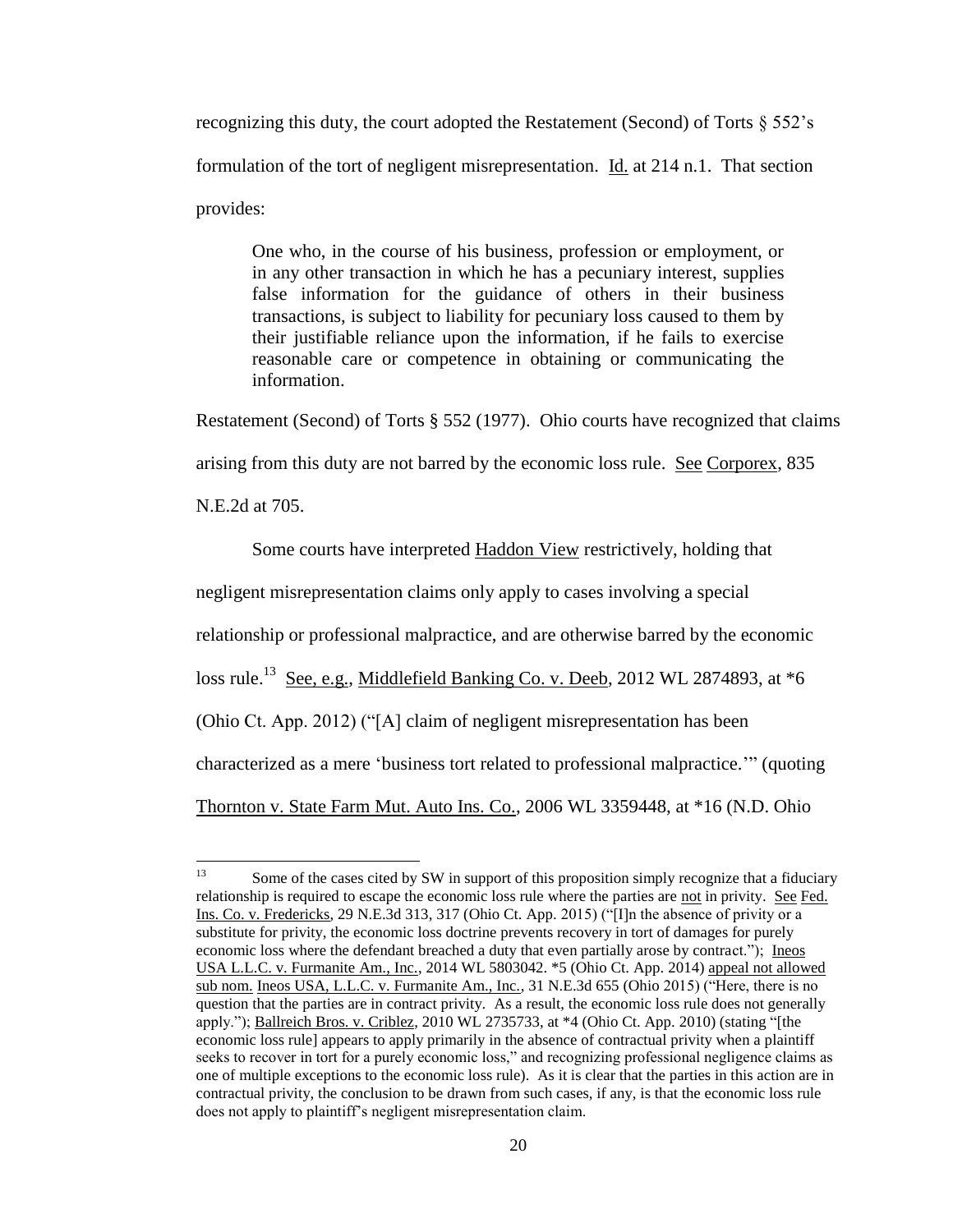Nov. 17, 2006))). However, this conclusion is not universally accepted. See Nat'l Mulch & Seed, Inc. v. Rexius Forest By-Products Inc., 2007 WL 894833, at \*11 (S.D. Ohio Mar. 22, 2007) (rejecting view that negligent misrepresentations cannot be brought against "a party to an 'ordinary business transaction'"); Hodell-Natco Indus., Inc. v. SAP Am., Inc., 13 F. Supp. 3d 786, 813 (N.D. Ohio 2014) (accepting recommendation that the court reject "special relationship" requirement and follow the view outlined in Nat'l Mulch).

In National Mulch, the plaintiff, a mulching and landscaping company, contacted the defendant truck manufacturer about the possibility of supplying trucks for use in the plaintiffs business. Nat'l Mulch & Seed, Inc., 2007 WL 894833, at  $*1$ . The defendant made various representations concerning the trucks' specific capabilities that would enable the plaintiff to utilize them in its operations. Id. The plaintiff later found these representations to be false and brought a negligent misrepresentation claim based upon the aforementioned representations. Id. The Southern District of Ohio found—after a comprehensive review of Ohio law on the subject—that the economic loss rule did not apply to a negligent misrepresentation claim in a commercial transaction between the seller of a commercial product and a purchaser of that product. Id. at \*5–9. The court specifically rejected the argument that the tort requires a "special relationship," which is not present in "ordinary business transaction[s]." Id. at  $*11$ . Instead, the court explained that the "special relationship" requirement was simply "a characterization of the requirements that for liability to exist: (1) the defendant must provide false information for the guidance of the plaintiff in its business transactions and (2) the plaintiff be the person or one of a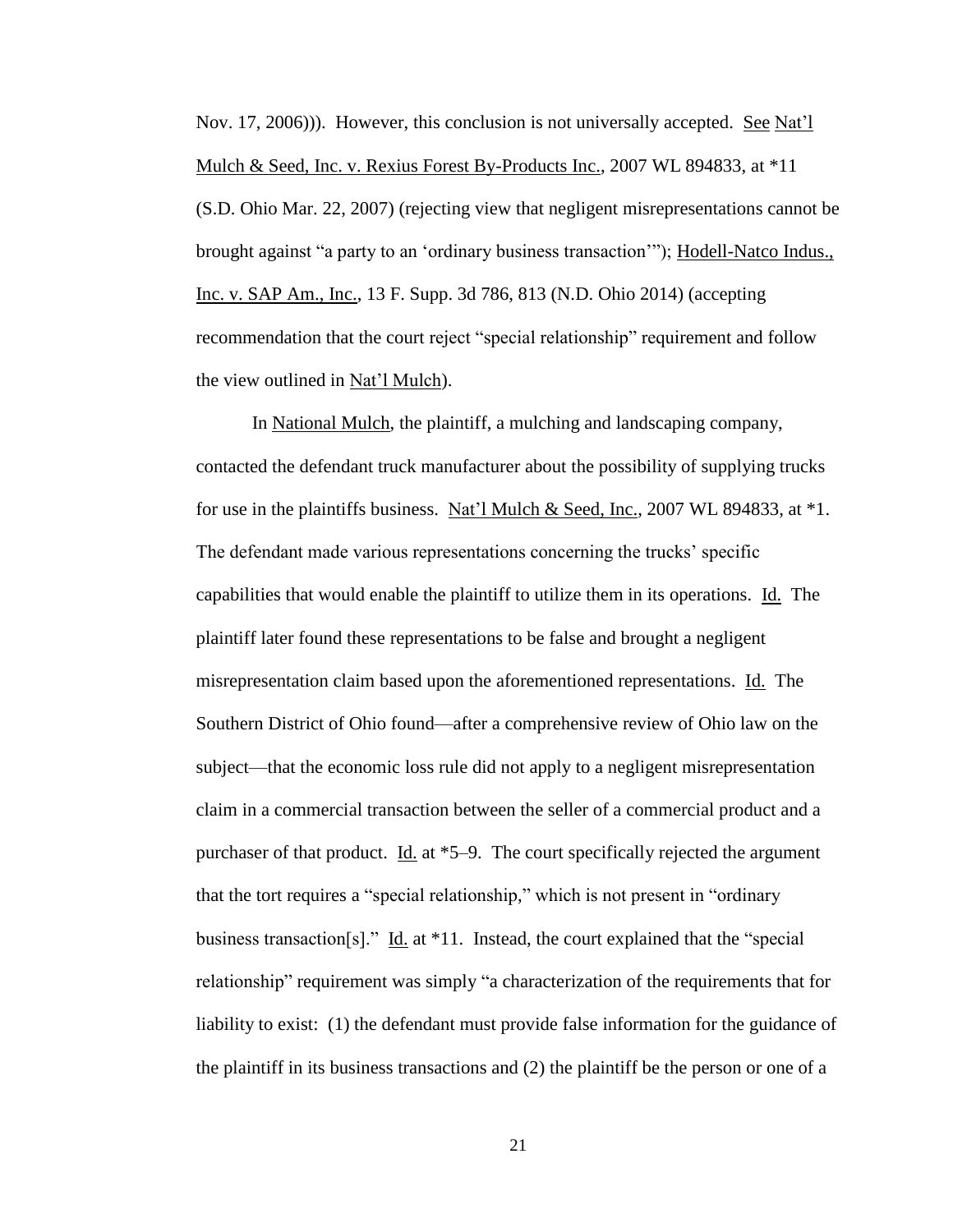limited group of persons for whose benefit and guidance the defendant intends to supply the information or knows that the recipient intends to supply it." Id.; see also Hodell-Natco Indus., Inc. v. SAP Am., Inc., 13 F. Supp. 3d 786, 812 (N.D. Ohio 2014) ("The Ohio Supreme Court has spoken on the sort of relationship required, explaining that liability for negligent misrepresentation is limited to "the person or one of a limited group of persons for whose benefit and guidance [the defendant] intends to supply the information or knows that the recipient intends to supply it." (quoting Gutter v. Dow Jones, Inc., 490 N.E.2d 898, 900 (Ohio 1986))). The court found that the majority of Ohio courts addressing the question suggested that these elements could be satisfied where the false information at issue was supplied by the opposite party in the course of a business transaction. Id. (citing Lippy v. Soc. Natl. Bank, 651 N.E.2d 1364, 1368 (Ohio Ct. App. 1995); McCarthy, Lebit, Crystal & Haiman Co., L.P.A. v. First Union Mgt., Inc., 622 N.E.2d 1093, 1107 (Ohio Ct. App. 1993)). The National Mulch court also found no reason to think that the subject matter of a transaction should have any bearing on whether this element was satisfied. Id.

This court finds the holding and rationale of National Mulch persuasive. As an initial matter, this result fits well within the language of Restatement (Second) of Torts § 552. Contractual counterparties each have a "pecuniary interest" in their transaction and generally supply one another with information intended to guide the other in the transaction. <u>See</u> Restatement (Second) of Torts  $\S 552$  (1977). Other courts applying Ohio law have also recognized negligent misrepresentation claims between counterparties to a purchase and sale transaction. See Hodell-Natco Indus.,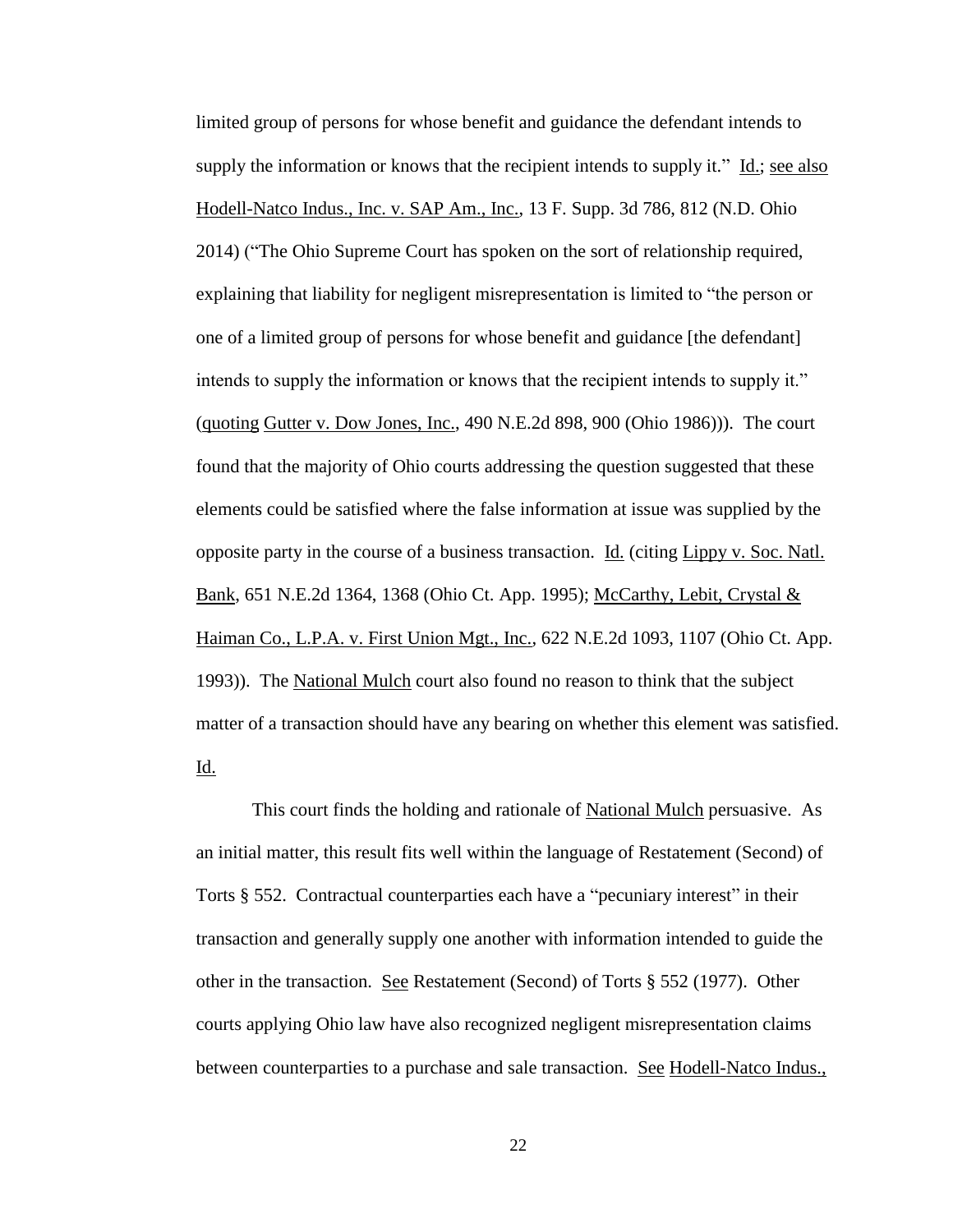Inc., 13 F. Supp. 3d at 813 (accepting recommendation that the court recognize negligent misrepresentation claim against software manufacturer and follow the view outlined in National Mulch); Mulch Mfg., Inc. v. Advanced Polymer Sols., LLC, 947 F. Supp. 2d 841, 856 (S.D. Ohio 2013) (recognizing negligent misrepresentation claim by mulch purchaser against chemical company for misrepresentations regarding the nature of the chemical treatment purchased over several years); Leal v. Holtvogt, 702 N.E.2d 1246, 1255 (Ohio Ct. App. 1998) (affirming trial court's finding that seller of stallion negligently misrepresented that stallion was fit to be shown); see also Geier Bros. Farms v. Furst-McNess Co., 186 F. Supp. 2d 798, 807 (N.D. Ohio 2002) (recognizing claim that seller of feed "falsely and negligently represented that the [feed] was unspoiled and untainted by salmonella and metal shavings," but granting summary judgment on plaintiff's failure to present evidence that defendant failed to exercise reasonable care in obtaining information it provided to plaintiff).

Therefore, the court finds that under Ohio law, a claim for negligent misrepresentation is not limited to professionals or parties in a "special relationship," nor is it barred by the economic loss rule. Instead, such a claim is viable, so long as plaintiff can prove that: (1) the defendant provided false information for the guidance of the plaintiff in its business transactions; and (2) the plaintiff is one of a limited group of persons for whose benefit and guidance the defendant intended to supply the information or knew that the recipient intended to supply it. See Nat'l Mulch, 2007 WL 894833, at \*11.

Here, there is at least some evidence that the product information sheet was used to guide plaintiff's business transactions, since it contains information on the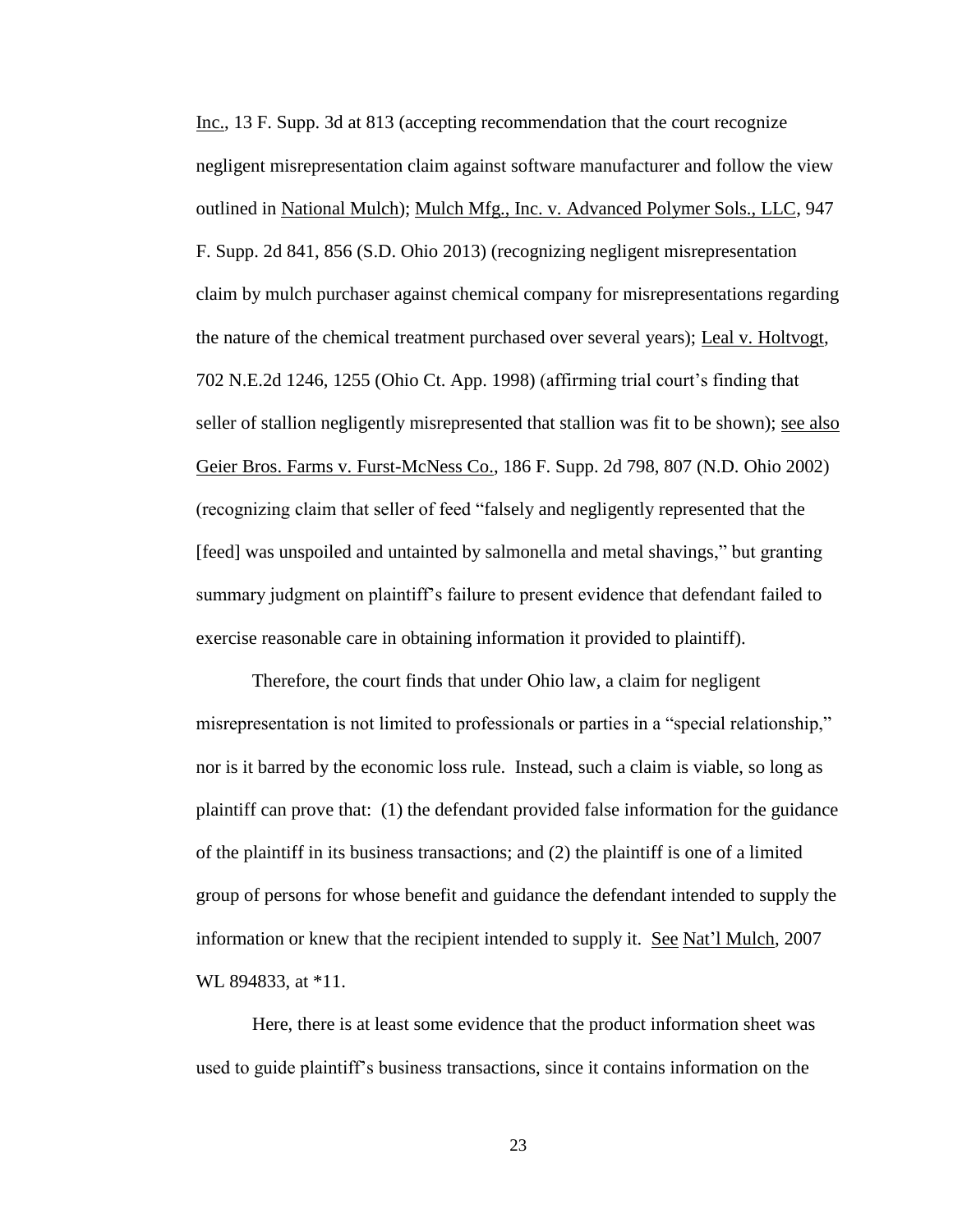product's performance and was provided to plaintiff in  $2011$ ,<sup>14</sup> before the delamination problems surfaced.<sup>15</sup> Email Support Requests CMCI 0221. A reasonable juror might find that SW intended, at least in part, that this information would facilitate plaintiff's use of, and thereby future purchase of, the CZO Primer. Moreover, it is clear that SW supplied this information in the course of its business and in connection with a transaction in which it had a pecuniary interest. Finally, it is also clear that plaintiff was the specific recipient SW intended to guide or benefit with this information, as it related to a product made exclusively for plaintiff and was not even generally available. Email Support Requests CMCI 0218–19.

Therefore, there is a question of fact as to whether SW negligently misrepresented the performance capability of the CZO Primer in the product information sheet.<sup>16</sup>

 $14\,$ SW also argues that the statute of limitations has run on the negligent misrepresentation claim. Ohio applies a four year statute of limitations to negligence misrepresentation claims. Lasmer Indus., Inc. v. AM Gen., LLC, 741 F. Supp. 2d 829, 836 (S.D. Ohio 2010). Unlike South Carolina, Ohio does not utilize the discovery rule when measuring the statute of limitations for a negligent misrepresentation claim. Orshoski v. Krieger, 2001 WL 1388037, at \*6 (Ohio Ct. App. Nov. 9, 2001). However, because the product information sheet was distributed to plaintiff at least once in 2011, less than four years before this action was initiated on February 21, 2014, the court finds that there is a genuine issue of fact as to whether the action was timely filed.

<sup>15</sup> This is not to say the subsequent distributions of the product information sheet could not have been for the purpose of guiding plaintiff's business transactions, simply that this purpose appears most applicable to the 2011 distribution.

<sup>16</sup> Though the court finds it doubtful whether plaintiff's negligent misrepresentation claim could be maintained under South Carolina law, it is unnecessary to make such a determination at this time.